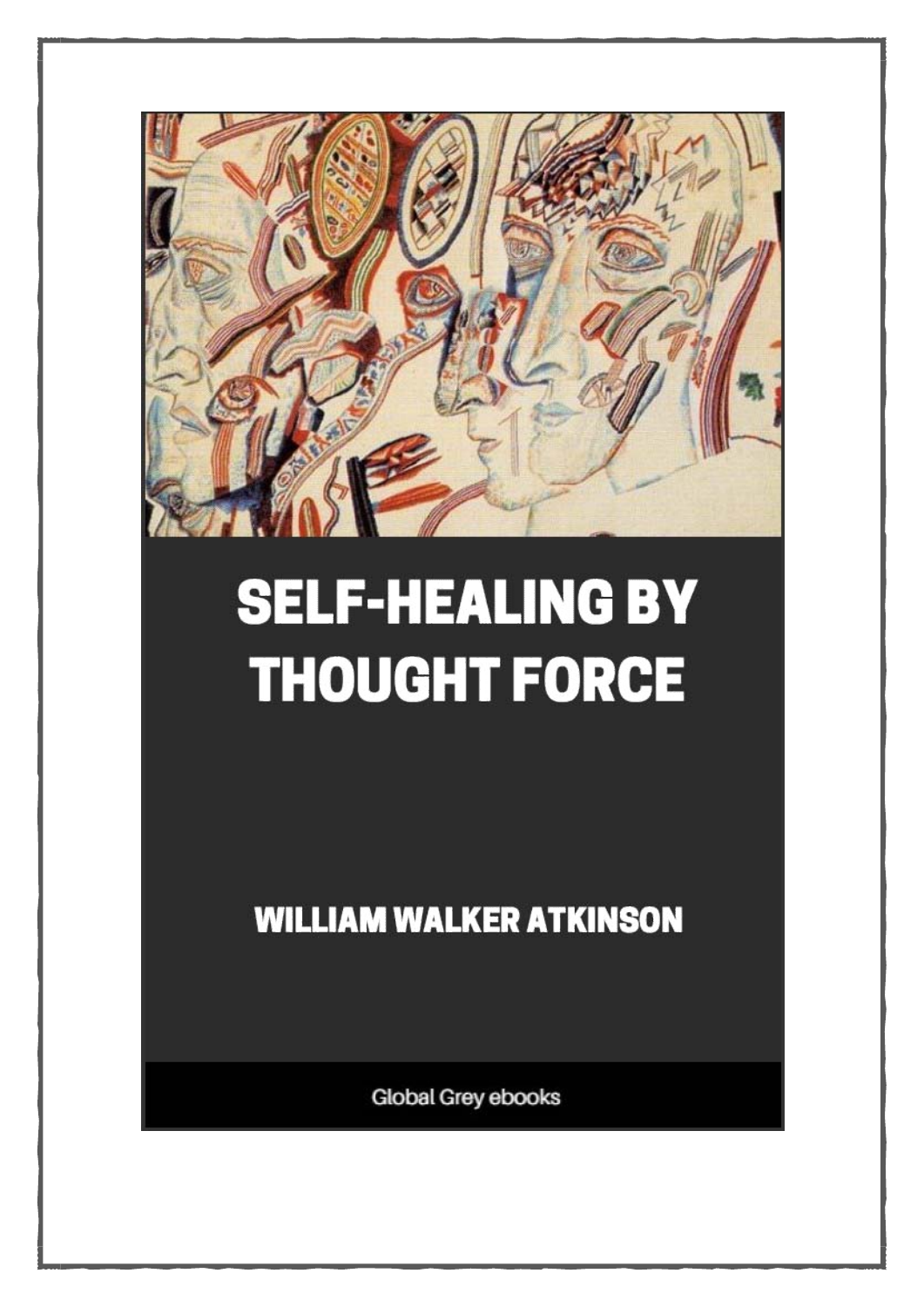## SELF-HEALING BY THOUGHT FORCE

### **BY** WILLIAM WALKER ATKINSON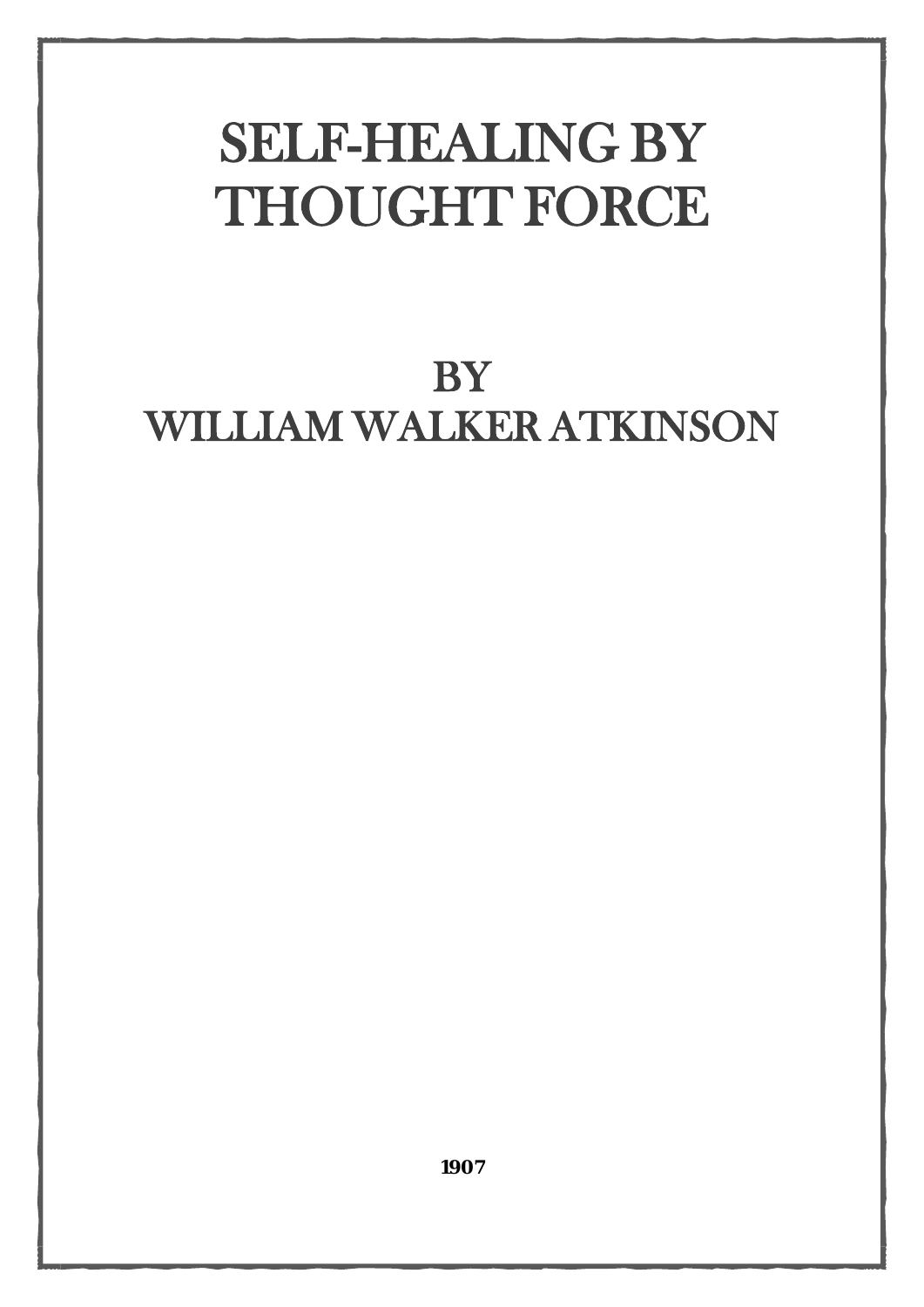Self-Healing by Thought Force by William Walker Atkinson. This edition was created and published by Global Grey ©GlobalGrey 2018



[globalgreyebooks.com](https://www.globalgreyebooks.com/)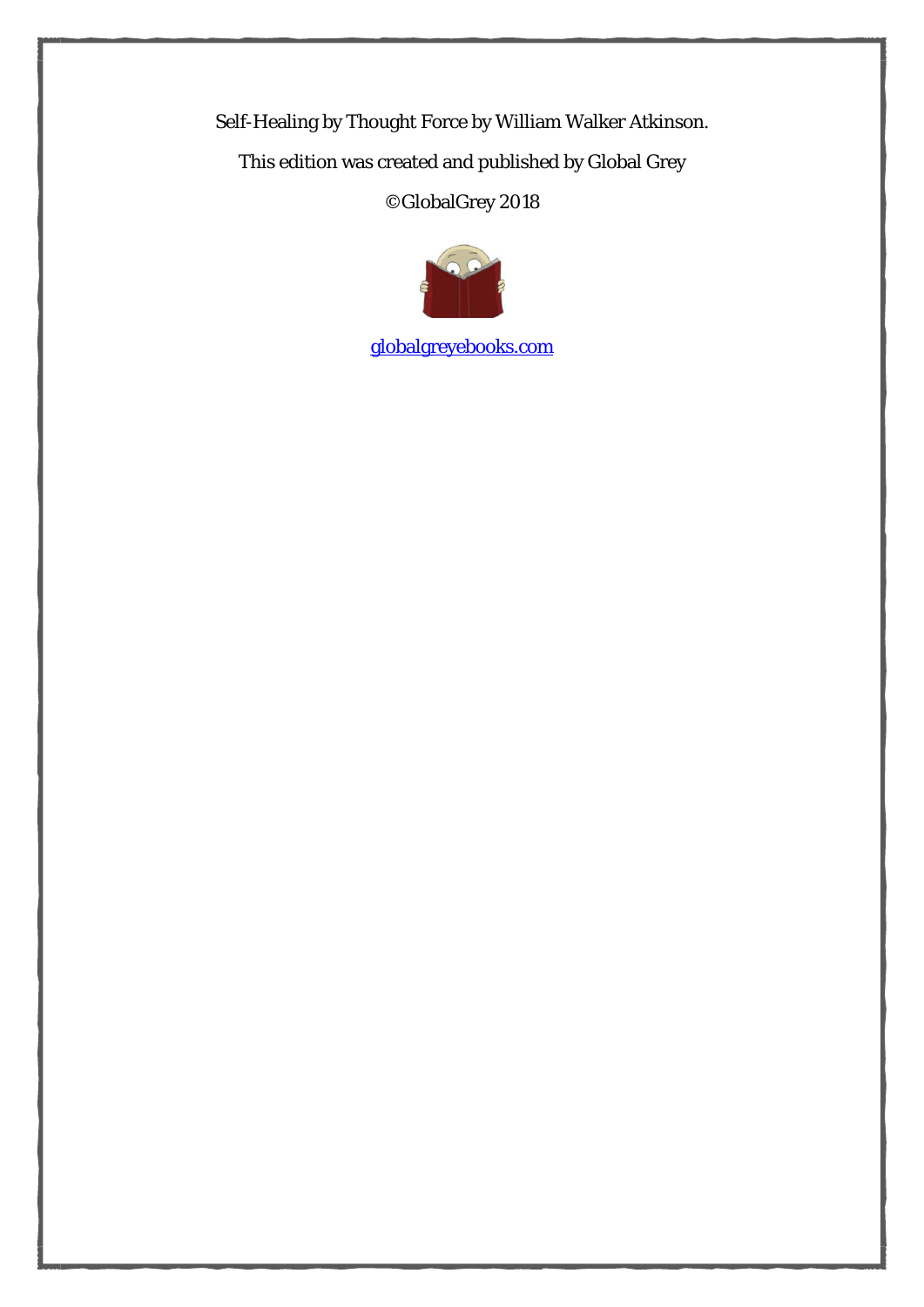#### **CONTENTS**

[Lesson One. The Healing Force](#page-4-0)

[Lesson Two. How to Build Up the Organs of Nutrition](#page-9-0)

[Lesson Three. Constipation—Cause and Effect](#page-13-0)

[Lesson Four. The Special Physical Weaknesses of Women](#page-18-0)

[Lesson Five. Nervousness—the American Disease](#page-21-0)

[Lesson Six. Methods of Self-Healing](#page-24-0)

[Epilogue. A Resume of Principles](#page-28-0)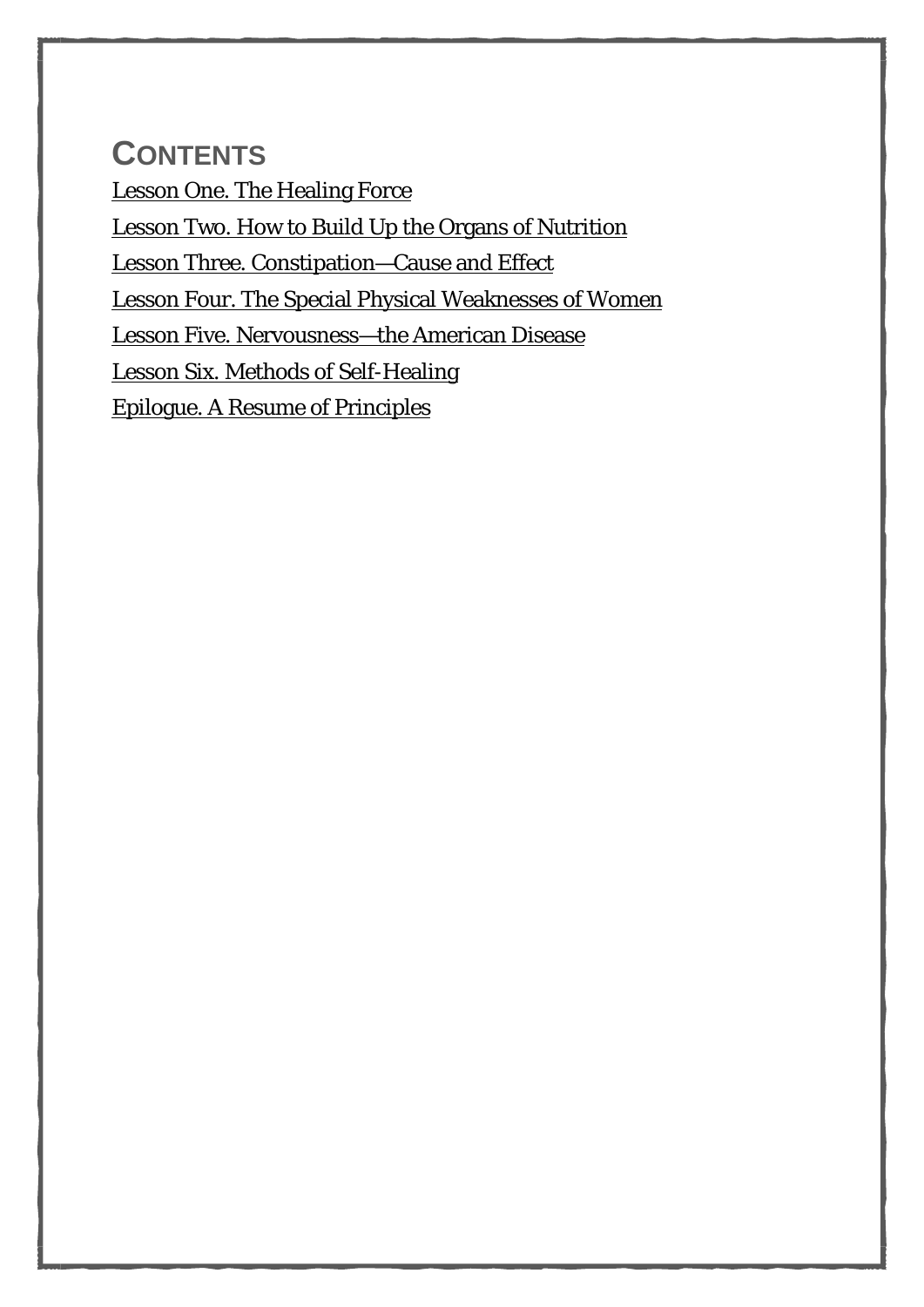#### <span id="page-4-0"></span>**LESSON ONE. THE HEALING FORCE**

In taking up the question of Self-Healing I should say first, that to me all the various methods of healing by the power of the mind are but different forms of applying the same force. I think that the several practitioners of Suggestive Therapeutics, Mental Science, Christian Science, Faith Cure and all the rest, are using the same great force, the only difference being in the method of application. Of course, this statement will be at once vigorously disputed by the earnest advocates of this method and that, each of whom will claim *his* particular way is the only real way, and that all the others are base imitations. Nonsense! Nobody has a monopoly of Truth, or a corner on knowing. "Treatments" of every conceivable nature have been given, by all people, in all ages and all effected cures. It seems to me that I am justified in assuming that all these different methods of cure, including the latter-day methods, have been simply the use of one great force of Nature, and that that great force *was latent within the individual treated,* and was called into play by the suggestive influence of the various methods and ceremonies employed. Now, do not misunderstand me about this matter of outside influence. I believe that many healers have certain mental qualities, developed by practice, which enable them

1

Self-Healing by Thought Force to call into play the healing power within the organism of the patient, but I also believe that most of the real work is done through the brain, or brains, and great nerve-centers of the patient. The healer arouses the recuperative qualities latent within the organism of the patient. This does not conflict with the idea of absent treatment, mental treatment, magnetic treatment, or any other kind of treatment, but merely assumes that instead of the power of the healer working directly upon the diseased part or organ, it reaches the affected part or organ by way of the patient's brain (or brains) and intelligent nerve centers.

Every man or woman has within him, dormant in many cases, a certain recuperative power capable of restoring lost functions and strength to diseased organs. This power may be aroused by the mental power of the healer, the efforts of the patient himself, faith, ceremonies, "treatments,"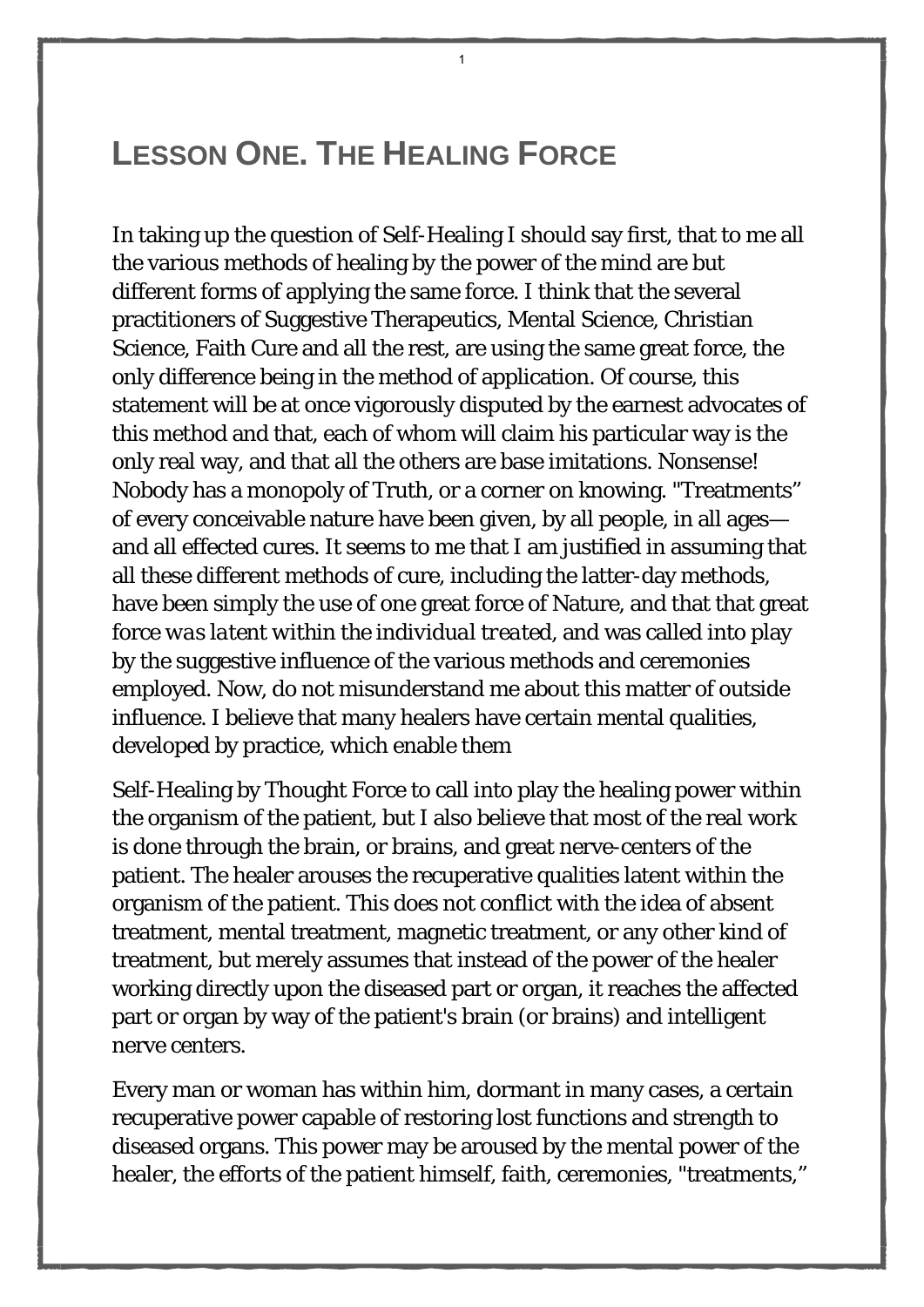remedies. In many cases this recuperative power is prevented from operating by the influence of Fear in the mind of the patient, and the "treatment" frequently is merely the relieving the patient of his Fearthought and replacing it with Hope and Faith—practically a taking off of the brakes which the patient has placed on Nature's healing processes.

Now the way that Nature accomplished this work is by sending increased nerve-currents to the affected parts, thus stimulating the circulation and restoring lost functioning powers. Of course, you are not conscious of this change going on, as the work is done by the involuntary mental processes working largely through great nerve-centers and the systematic nervous system. You know, of course, that the "blood is the life"—that Nature builds up bodies by means of the blood, which, flowing through the arteries, carries liquid flesh and nourishment to every organ and every part of the body, building, repairing, replenishing, restoring, replacing, nourishing, and which, on its return journey to the heart, carries with it the broken-down tissue, waste products of the system, and much other waste, scraps, discarded material and garbage. No part of the body— no organ—can be healthy and do its work properly, unless it be properly nourished, and the only way it can be nourished is by the blood. Consequently if the blood supply is deficient, or the circulation affected, there is imperfect nourishment and a lack of health—Disease. Now, how does Nature work in order to keep the circulation normal? By means of the nerve-currents sent out from the great Dynamo—the Brain. And now, note how the law of reciprocity comes in. While the circulation is influenced and directed by the nerve-current, the nerves carrying this current, and the brain which generates and sends out this current, are both dependent upon this blood supply for their own nourishment. Note the interdependence of the parts and Nature's law of reciprocity and compensation. You will see how a man having one thing must have another, and how being deficient in one he will lack the other. It is another example of "To him who hath shall be given; to him who hath not shall be taken away even that which he hath." But a man never loses the ability to generate and use his mental reserve force. It may lie dormant and unused, because he knows not how to apply it; it may be kept from working because of the brake he puts upon it; but it is there, ready to be used, all the time.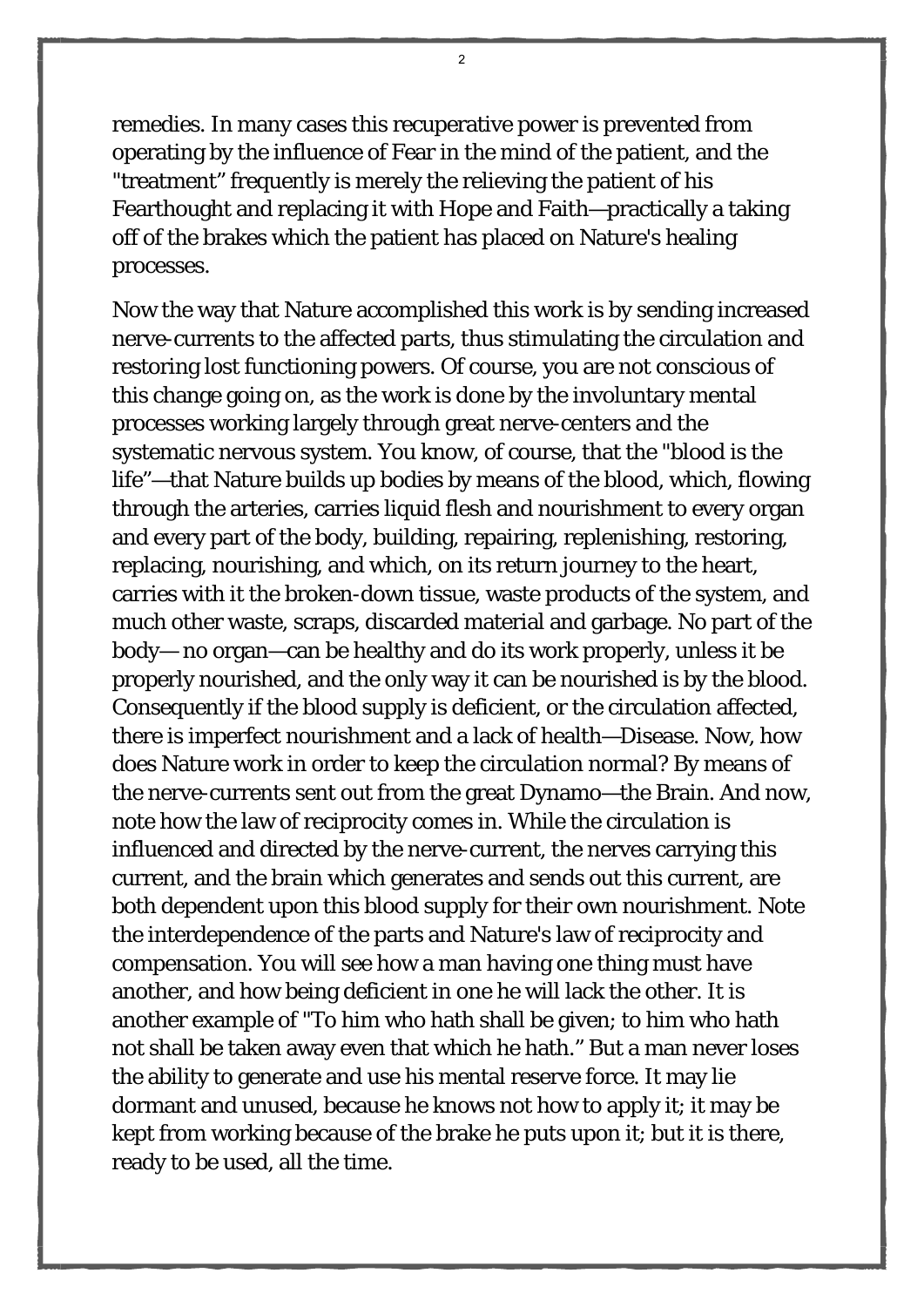Now don't forget that this mental brake that man puts on this recuperative force, is largely the result of improper thinking. Fearthought, Hate, Jealousy, are all brakes. Yes, I mean this literally. You all know how the action of the heart is increased or decreased by certain emotions; how the cheek flushes from one emotion and pales with another, thus showing that the circulation is affected by mental states; how the digestion is impaired by unpleasant and sorrowful thoughts; and so on, each showing how the state of the mind will manifest on the physical plane. I believe that all disease is caused by improper living or improper thinking, with the exception of that resulting from accidents, and even that may be made better or worse according to the state of the mind. (Of course, I know that

Self-Healing by Thought Force some authorities claim that there are no "accidents," and all is cause and effect, in which the mental state plays an important part, but I cannot take up that matter here, and will assume that an accident is an "accident," for the time being.)

The main object of these lessons is to tell you that it is possible to call into play the reserve stock of nerve-power, nerve-impulse, or whatever you may call it. I will call it Thought Force and with this explanation you will understand what I mean when I use that term. I know people who, by a conscious effort of the mind, can change the circulation to any part of their body, making a hand or foot grow hot or cold as they will. They can send Thought Force to any part of the body, and to any organ, thus increasing the circulation to the part or organ and stimulating it accordingly. They can withdraw the surplus blood from the brain, and lend it to the extremities, and get to sleep in a few minutes. Now this is what is really done by what is called Suggestion or Auto-Suggestion (I am not speaking of Hypnotism, mind you, although the same rule holds good there); and this is practically what is accomplished by all forms of mental treatment, except that usually the increase of nerve-force and circulation is along involuntary lines, so far as the patient is concerned. But it is possible for man, with a little practice, to *voluntarily* stimulate the circulation and nerve current. It is hard for the average man to do this by sheer will, and most of us need a peg upon which to hang our Thought Force implements; that is, we need to use our hands in order to concentrate our minds so as to get our Thought Force focused upon the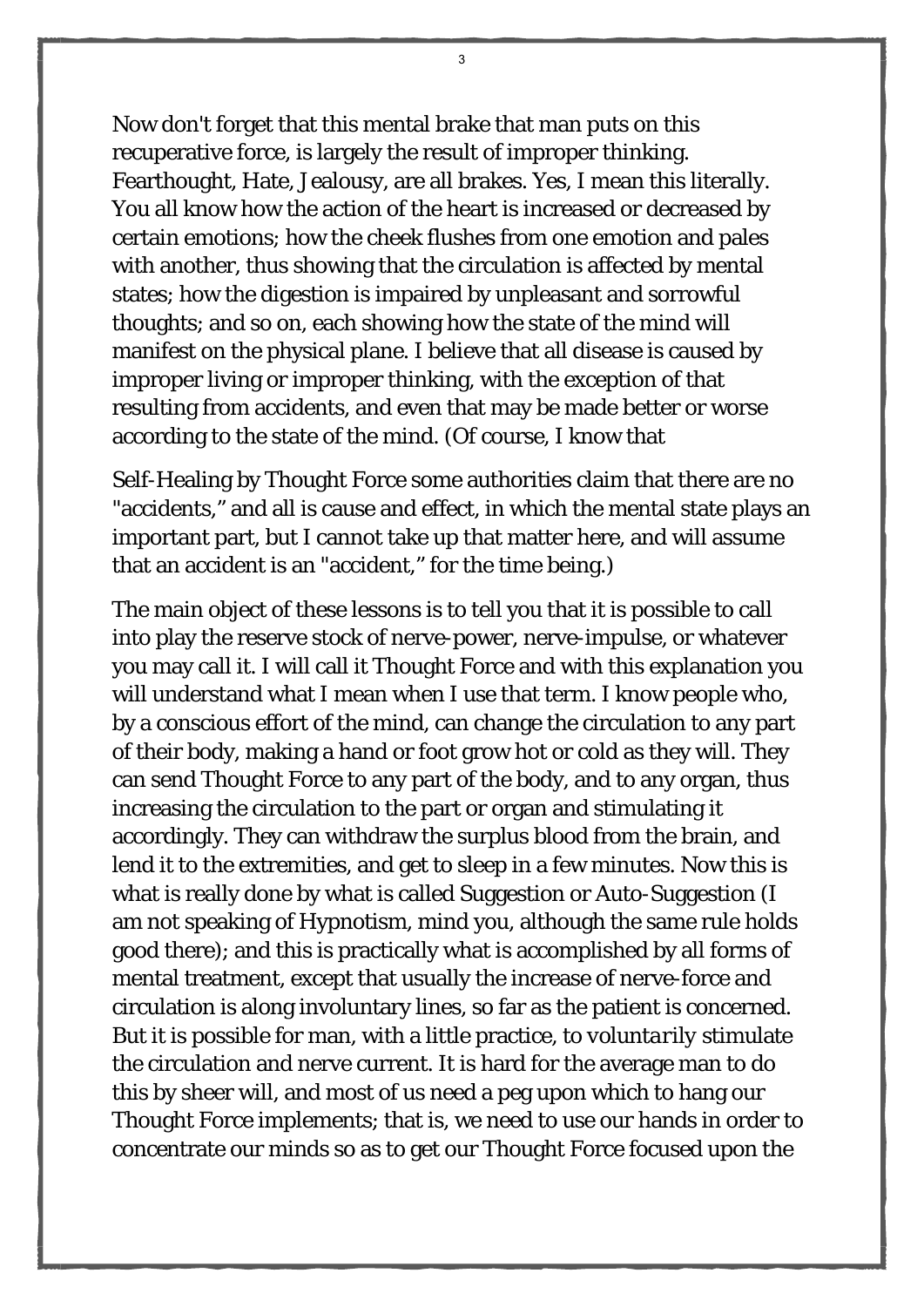affected parts. This is also true of healers, and explains why they involuntarily fall into the use of their hands in giving treatments.

You now understand how important it is to have the blood circulating freely, throughout the body, and wish to know how to have it in that way, so I will endeavor to give you a practical plan of equalizing the circulation by Thought Force. But remember, before this treatment will help you, you must have stopped Hating, Envying, Fearing, being Jealous, and all the rest. You must take off these brakes, before the machine will work properly. Assuming that you have done these things, you are ready to begin the first Self-Treatment.

First Self Treatment for Equalizing the Circulation.

1. Find a secure, quiet place, as far as possible removed from the sights and sounds of the outside world. Lie down; relax every muscle, take the tension off every nerve; make yourself "limp" all over, and act as if your body was as heavy as lead, and was linking down into a soft feather-bed because of its own weight. Breathe deeply and slowly, retaining the breath for several moments before expelling it, continuing the deep breathing until a feeling of calm, restful quiet comes over you.

2. Then place your hands on each side of your head; your finger-tips meeting over the upper part of the center of the forehead, and the fleshy part of each of your thumbs lightly pressing upon each temple, your thumbs pointing upward. Close your eyes. Concentrate on the region where your fingertips are, and realize that in so doing you are generating Thought Force in your brain, which you purpose sending to all parts of your body, the circulation following the nerve current. After a few minutes' concentration you will be conscious of a force being generated for your use. Then pass the hands very slowly down over the head, the fingers passing over the eyes, and the outstretched thumbs passing on each side of the neck. When the thumbs touch the collar-bone pause for a moment, and re-establish a new center, then slowly pass the hands down over the shoulders and along the length of the body, the tips of the thumbs passing along each of your sides, and the fingers as if trying to meet in the center of the front of the body, as the hands slip down the body. When the waist line is reached, stop and establish a new center for a few moments, then, rising into a sitting position on the bed or couch,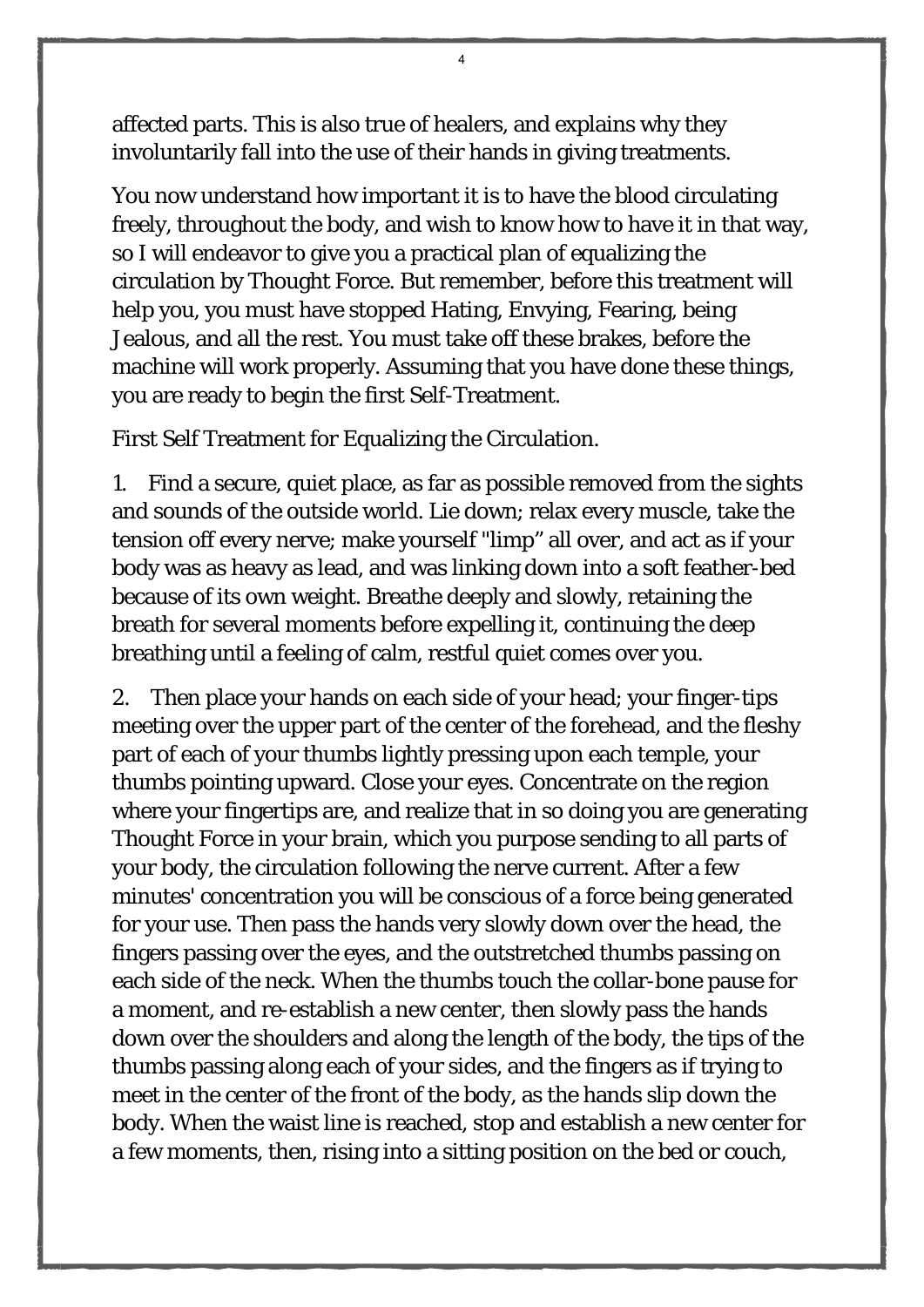pass the hands, in the same way along the thighs, lower legs, and feet, finishing with the toes.

While you are making the slow movements of the hands, realize that the nerve-current is slowly passing down through the body, and is invigorating and stimulating every part. If any organ is affected, you may let your hands rest there for a moment or two in their downward passage, and much relief will be experienced thereby. It should take from one to three minutes from the head to feet, not counting for stops over special organs. Then rest a few minutes, and repeat, and so on for not over seven times. About seven times is a good, thorough treatment, but about three times will give a refreshing treatment. You may treat yourself as often as you like during the day or night, but in this, as in everything else, moderation is well. You will find it advantageous to give yourself a thorough treatment at night when you retire, and a sound night's sleep will be the usual result. Do not press hard upon the body, in the treatment. You are not manipulating yourself, and the movement of the hands is simply intended to make an easy path for the mental current of Thought Force—a sort of skirmish line thrown out, as it were. You will be conscious of a decided increase of warmth in the body, as the hands move over the several parts, and a positive stimulation will be experienced. In treating yourself, breathe slowly and deeply, letting your hands rest while you inhale, and pass slowly down as you slowly exhale. You may not get thus the desired results from the first few treatments, but keep at it, and practice will make perfect. When you once get the knack of the thing, you can in a moment or two stimulate the circulation to any part of the body, and stimulate and strengthen any organ.

This treatment for Equalizing the Circulation is useful in any kind of case, and in fact, every self-treatment should be begun with this Equalizing Treatment, before treating the special organ affected. I will tell you how to treat troubles in all parts of the body, during this series of lessons, taking up Stomach troubles as our first subject, in the next lesson.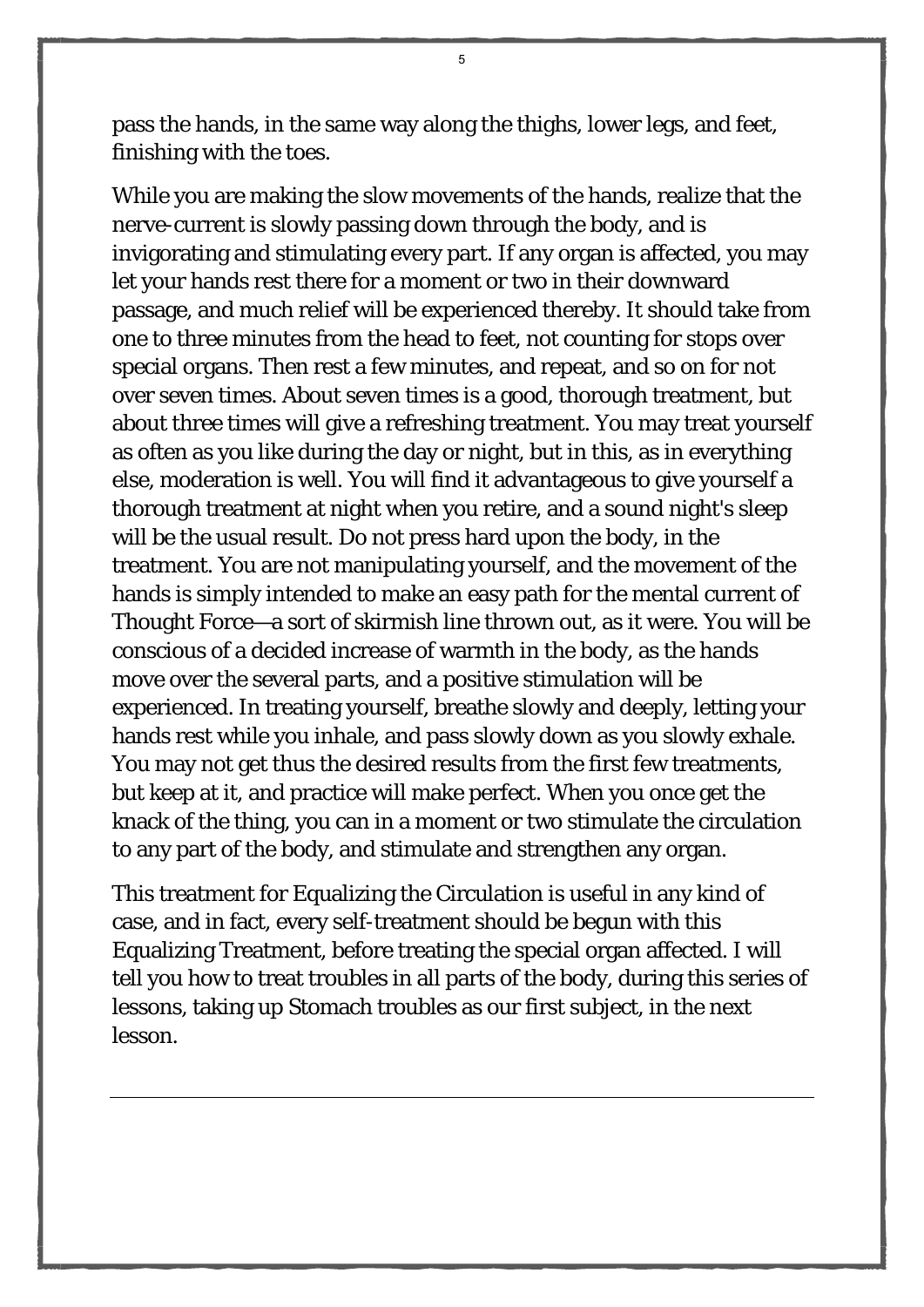#### <span id="page-9-0"></span>**LESSON TWO. HOW TO BUILD UP THE ORGANS OF NUTRITION**

I have explained to you how Nature builds up the body and keeps it in repair by means of the circulation of the blood; I have explained how the blood carries nourishment to every part, every organ, every cell of the body, building up, repairing, replacing, strengthening, healing and nourishing; I have told you that no part of the body, no organ, can be healthy and able to do its work normally unless it is properly nourished, and that the only way it can be nourished is by means of the blood; I have given you a good working plan, or treatment, by means of which you can stimulate and equalize the circulation, thus gaining great benefits; I have explained the importance of the circulation of the blood, and what is the result of allowing the circulation to become impaired, and I will now have something to say about how the nourishment, conveyed in the blood, is obtained.

Although you probably are fully informed regarding the matter, it may be as well to again call your attention to the fact that Man obtains his strength from the food he eats, the liquids he drinks, the air he breathes. Without food he cannot obtain the nourishment required to replace that which is being used up every day; without water his organs cannot function properly, a certain amount of fluid being necessary; without air he cannot exist, as from it he obtains the oxygen necessary to oxygenize the blood, thus converting the dark, impure, venous blood, laden with all the impurities gathered up on its return journey to the heart, into bright, red, pure blood, which will course through the arteries, carrying nourishment and strength to all the parts.

I wish to speak of stomach troubles in this lesson. The majority of diseases to which man is subject are due to disorders of the main organs of nutrition. These organs are very amenable to mental influences, and can be affected for good or bad by mental states. We all know how an appetite can be affected by a disgusting sight, or even the recollection of it; sad news; worry; fright; jealousy; hate; and other mental states or emotions. Anything that interferes with the digestion and assimilation of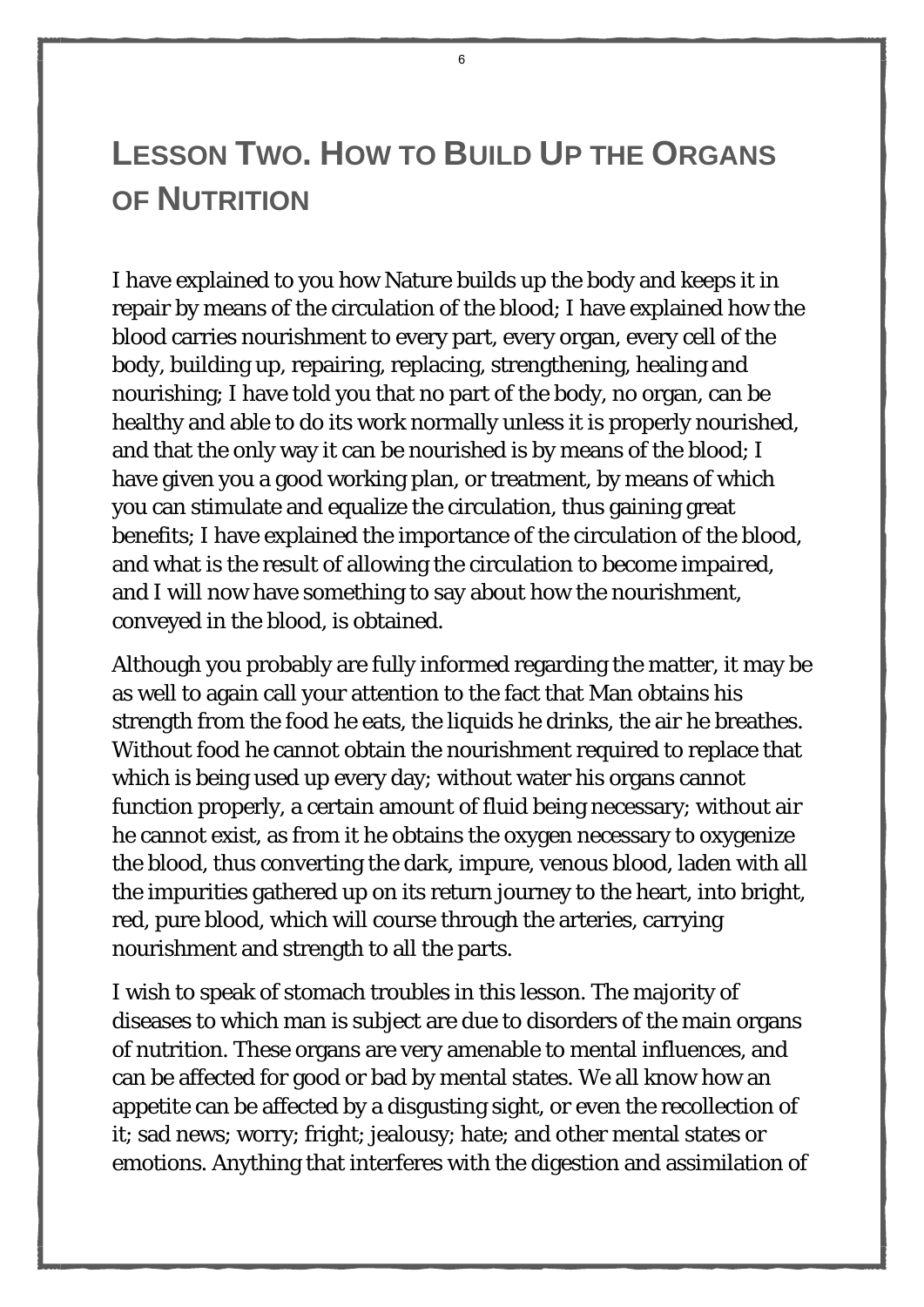food causes a reduction in the nourishment obtained by the person, and thereby lessens the recuperative, building-up power given him by Nature. Many persons have been in poor health for years, owing to a gloomy, fearful mental state, causing imperfect digestion and assimilation, and consequently an impaired blood supply. Without the normal quantity and quality of blood, no organ of the body receives sufficient nourishment, and consequently no organ functions properly, and the whole system suffers. It is not so much the amount of food one eats, as how much he *digests* and *assimilates.* Taking this thing into consideration, it will readily be seen that one of the prime requisites for health is normal functioning of the main organs of nutrition.

I have already pointed out the baneful effects of Fear, Worry, Hate, Jealousy, Malice and their ilk, upon the digestive organs. It is practically impossible for a man to be a habitual worrier or fretter and remain in good health. The Fear-thought strikes at the stomach first, and through it reaches every part of the body, by impairing the quality and quantity of the blood, thus cutting off from every organ, part and cell its normal nourishment, and in so doing adding to the general breakdown.

There is only one way to remedy this trouble, and that is by changing the mental attitude. When the organs of nutrition have run down, they can be built up by sending increased nerve currents, or Thought Force, to the affected parts, thus more quickly restoring normal conditions, but unless the patient changes his mental attitude, nothing will avail him much permanently. I will give you directions for a thorough mental treatment of these organs, which will do much to restore normal conditions, but, remember that your recovery depends very materially upon your mental attitude—the quality of your thoughts. So long as you allow the poison of Fearthought to remain in your system, you are not out of danger.

You will notice that at the close of this lesson I advise the use of verbal auto-suggestions or affirmations, in connection with the use of the hands. This plan makes the talk easier. I wish to say right here, however, that a man who has practiced along these lines for some time, and who has attained a great control of his mental forces, needs neither verbal affirmations, autosuggestions, or the use of his hands, but can propel a current of Thought Force direct to the parts needing stimulation. However, as the majority of you have not reached this stage, and as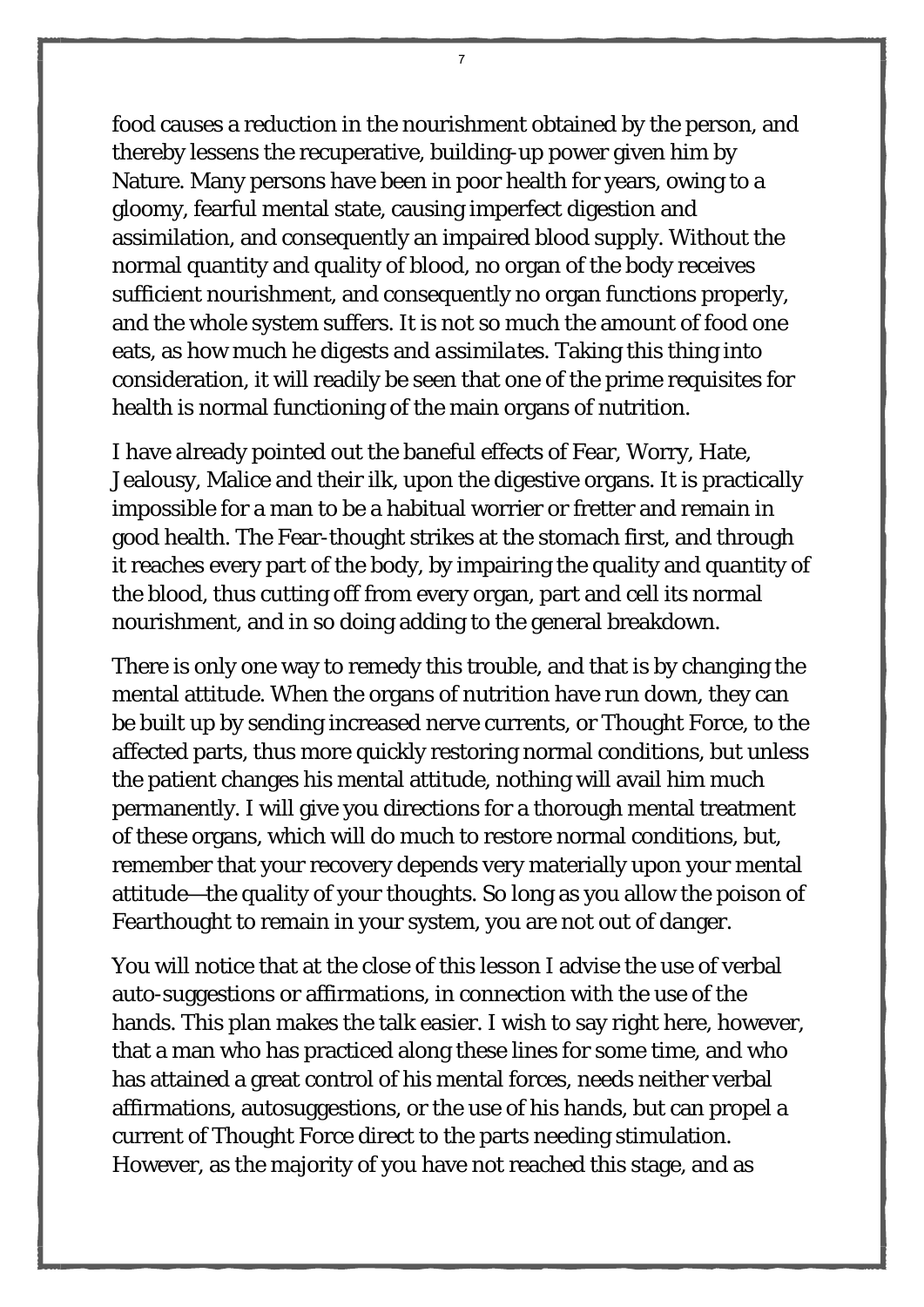many of you have not, as yet, the perseverance to practice until you do reach it. I think it best to make the road as easy as possible for you, and therefore recommend the verbal auto-suggestions and the use of the hands. I have added the verbal auto-suggestions to the movements of the hands, in the treatment for Equalizing the Circulation. Repeat the words, either in a whisper or in your natural voice—the main point is to say them *meaningly,* and using them as a vehicle for the thought.

Self-Treatment for Stomach Troubles.

(1) Practice the Treatment for Equalizing the Circulation, as given in the last lesson, repeating the following auto-suggestions, as the hands move slowly down the length of the body: "I am equalizing and stimulating the circulation throughout my entire body, thus causing the blood to flow to every part, every organ, and every cell, nourishing, building up, and strengthening every part of my body, and carrying away the broken-down, discarded material which it has replaced with new sound material. Every organ in my body is being stimulated and caused to function properly and naturally, as intended by the great Creative Power, and I open up every cell of my body to receive the Thoughtimpulse being sent from my mind."

(2) Then, after resting a few minutes, place the hands over the Solar Plexus, and let them rest there a few moments, lending a current of Thought Force into that region, saying: "I now lend a current of the healing Thought Force into my main organs of nutrition, thereby strengthening and stimulating them to do their work normally and naturally." Repeat this auto-suggestion several times, with meaning and earnestness. You will often feel a warm, strengthening current flowing through the parts, soothing and nourishing them.

(3) Then pass the hands slowly over the abdomen, with a soft, caressing movement of the hands, thus causing the Thought Force to thoroughly permeate every part of the organs of nutrition. At the same time, repeat the following auto-suggestions: "I am sending a strong current of Thought Force to my organs of digestion and assimilation, and am thus building them up and causing them to function properly. I have the appetite of a healthy person, my stomach is strong, *strong,* STRONG, and is able to digest every particle of food that I can place in it it *can* digest it, and it *will* digest every particle of it. I will assimilate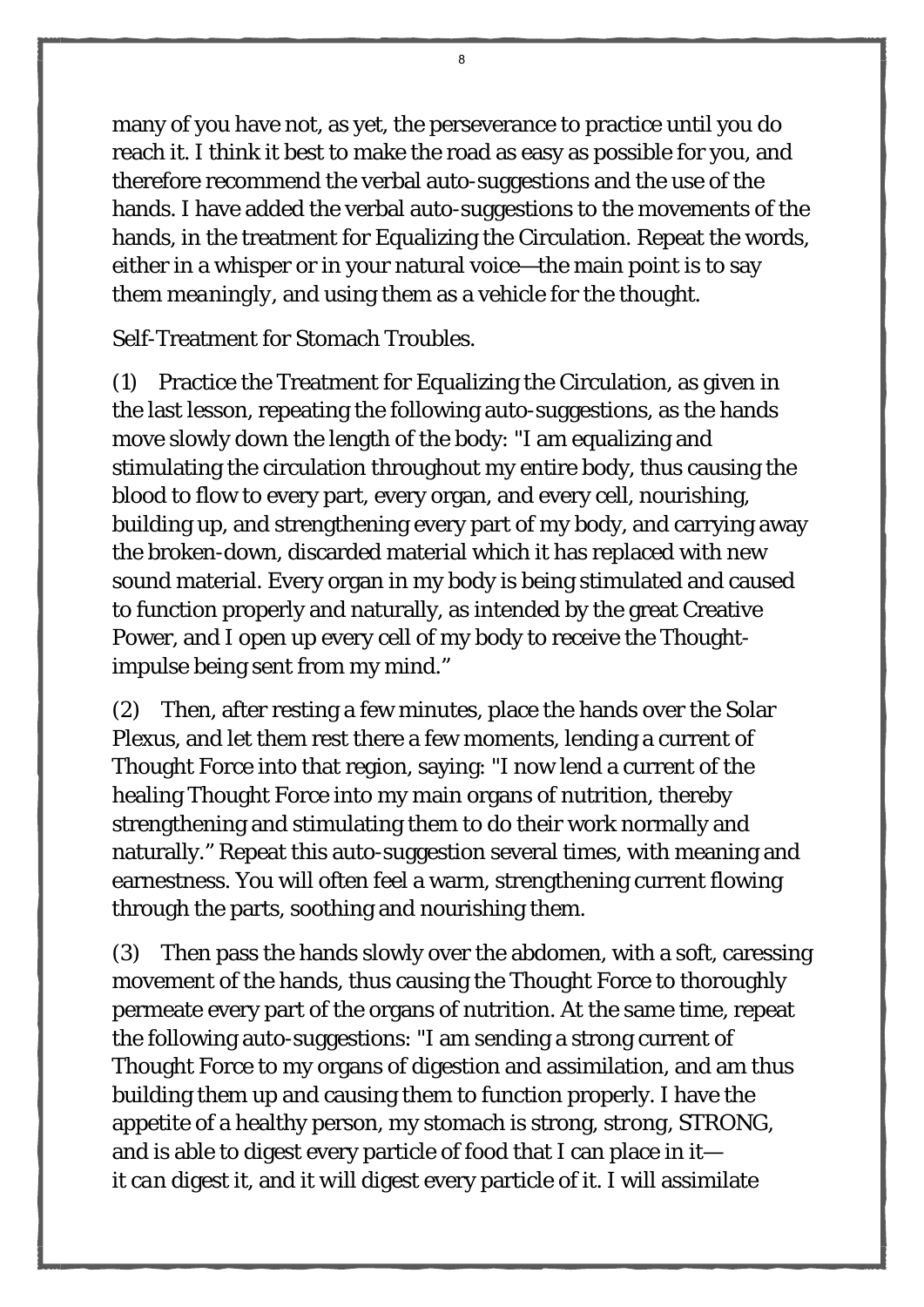every particle of nourishment extracted from my food—will extract every particle of strength and nourishment from every ounce of food I have eaten and digested. This nourishment has been converted into rich, red blood, that is flowing to every part of my body, building up cells, organs and parts, and is making me over—is making me strong, healthy and WELL. I am living as does the healthy person, and I intend to be as the healthy person in every way. I am developing strong digestive powers, and am gaining health and strength through Nature's processes. I am BRIGHT, CHEERFUL AND HAPPY, and I have abolished Fear. My stomach is strong, strong, strong,— *strong, strong, strong,*—STRONG, STRONG, STRONG, and is getting STRONGER every day I live. It is doing its work well, is doing its work *well,* is doing its work WELL, WELL, WELL!" When you say the repeated words "strong, strong, strong," and "well, well, well," do so with a positive air, and fairly drive the words into the parts. When you remember that the words are but the outward indication of the inward mental impulse, you will see the philosophy of it. I think it proper to say here that I have known of many cases of dyspepsia, indigestion, and stomach troubles, completely cured by this system of treatment, and I fully believe that ninety-nine per cent of cases of this class of troubles could be cured, if the sufferers would only go to work in earnest and put into practice what I am telling them in these articles. I am not teaching theories, I am telling you how to do things.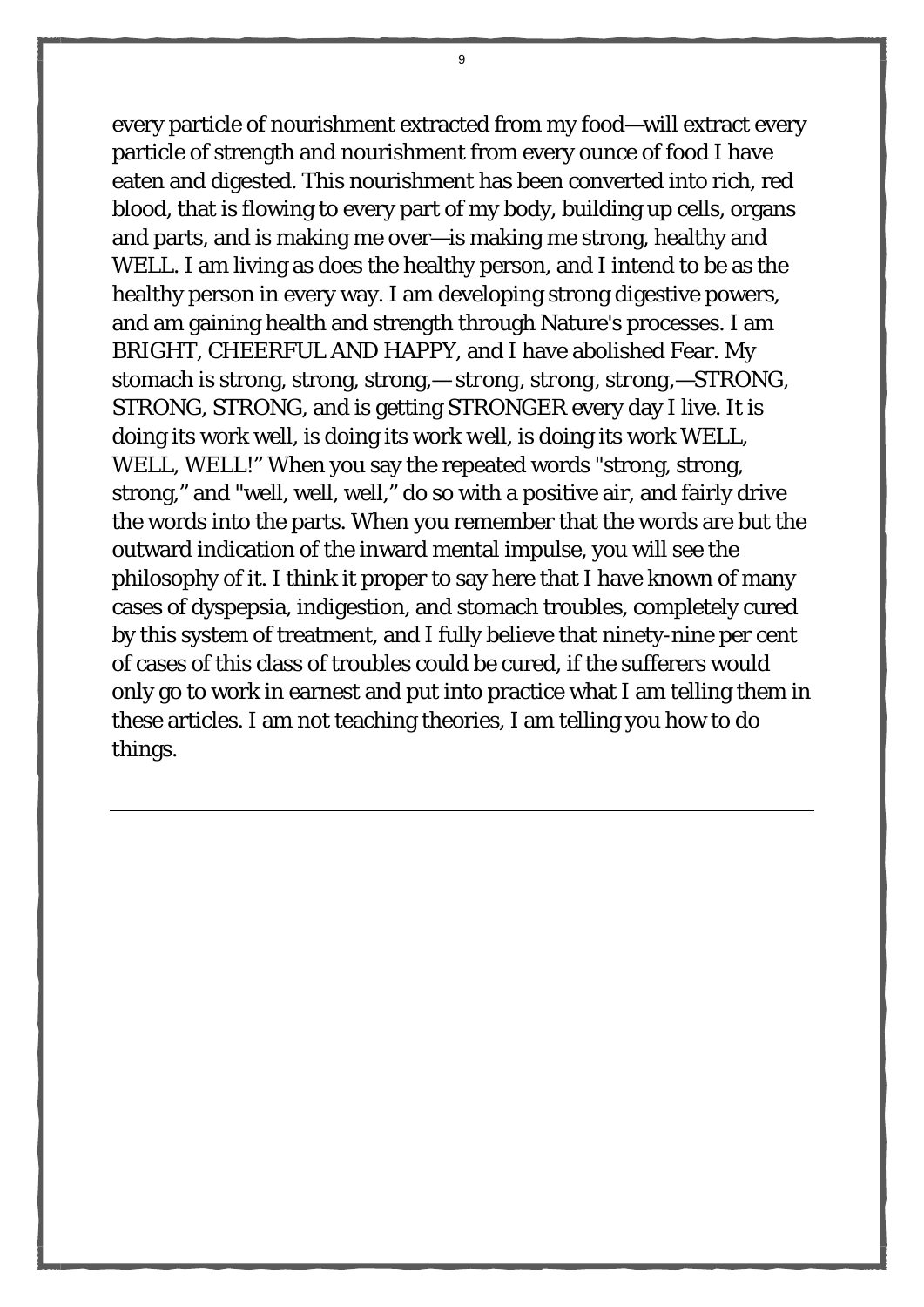#### <span id="page-13-0"></span>**LESSON THREE. CONSTIPATION—CAUSE AND EFFECT**

Is it necessary to remove the clothing while administering the Selftreatment?" Answering this question, I have to say that the removal of the clothing is not absolutely necessary, and excellent results can be obtained by giving the treatment and passing the hands over the body outside of the clothing. However, if you have disrobed for the purpose of retiring, you may as well give the treatment at that time as there seems to be something about the touch of the hand on the bare skin that aids in the directing of the current of Thought Force to the affected parts. This being the case, I generally suggest that one administer this Self Treatment after retiring at night, and before rising in the morning, by passing the hands under the sleeping garments; at other times during the day, pass the hands over the ordinary clothing.

This lesson will be confined to the treatment of that most common complaint, Constipation. There are many theories advanced to account for Constipation, but to my mind the most reasonable explanation is that it arises from one or more of the following three causes: (1) Wrong Thinking; (2) Insufficient Fluids; (3) Neglect of Nature's Calls.

The first cause, Wrong Thinking, has been somewhat thoroughly explained in previous lessons and I refer the student to what I have said therein. There is no part of the human organism quicker to feel the effects of Wrong Thinking than the organs of nutrition, and the first symptom of this abnormal functioning exhibits itself in impaired power of Digestion and in Constipation. Let the sufferer from Constipation, and its accompanying ills, be sure to take steps to shut off the thought current of Fear, Worry, Hate, Anger, etc.

The second cause, Insufficient Fluids, is well known to all who have paid any attention to the subject. Many advocates of Mental Healing resent any reference to exercise, breathing, eating or drinking, and say that these have nothing to do with the subject of the Healing powers of the Mind; that they should be ignored altogether as immaterial and on a lower plane than Mind. This is very pretty talk, but when we consider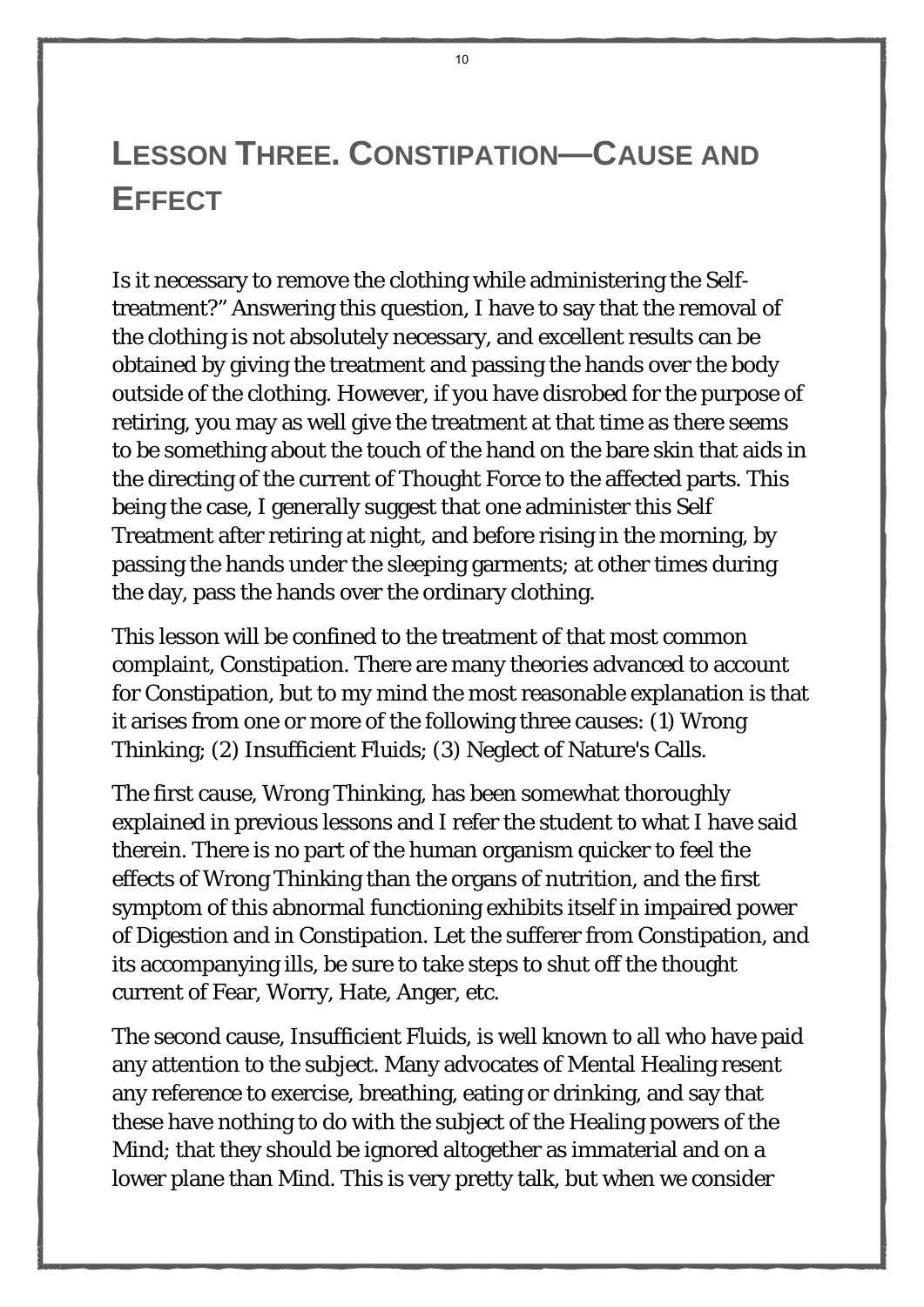that the reason that we have need of Mental Healing at all is because we have violated some law, mental or physical, and that by Mental Healing we desire to establish normal conditions, we see that we must conform to the mental or physical law before Mental Healing or any other kind of healing will do us any good whatsoever. If it is a mental law we are violating, Mental Healing, simply by establishing proper thoughts, will restore normal conditions; if it is a physical law we are violating, we must adjust our living to that of the normal healthy man—re-establish proper functioning of the organs by means of Thought Force—follow the rules of right thinking and right living—and we are well. I have no sympathy with those who would insist that we must eat only certain things, at certain times, in certain quantities. I have been through all that and have turned my back on it. I believe that the healthy man or woman can eat all reasonable foods, in reasonable quantities, at any reasonable time. But I would not think of saying that Man (in his present stage of evolution) could do without a normal amount of food, and I feel just as certain that he cannot be healthy without drinking a normal amount of fluids. Very few of us drink the normal amount of fluids, and we suffer therefor, and until normal conditions are re-established we cannot expect to be normal human beings. We have not been able to dispense with the use of bodies, so far, and so long as we inhabit bodies, we must care for them properly—care for them at least nearly as faithfully as we attend to the body of the horse or cow which we may have under our care.

When we consider just what an important part in the human economy is played by the fluids, we will see how we have been injuring ourselves by getting away from the natural habits and customs of Man, and substituting therefor the abnormal habits made so easy for us by modern "civilized" life.

Physiology teaches us that the normal human being requires at least four pints (two quarts) of liquids, each day in order to properly supply the demands of his organism. If this amount is not supplied, the organism will not secrete sufficient fluids to properly perform the offices of digestion, absorption and assimilation of food, the excretion and elimination of the waste products of the system; the liver will not secrete sufficient bile, the principal purpose of which is to produce a natural movement of the bowels; nor will there be sufficient liquids to wash away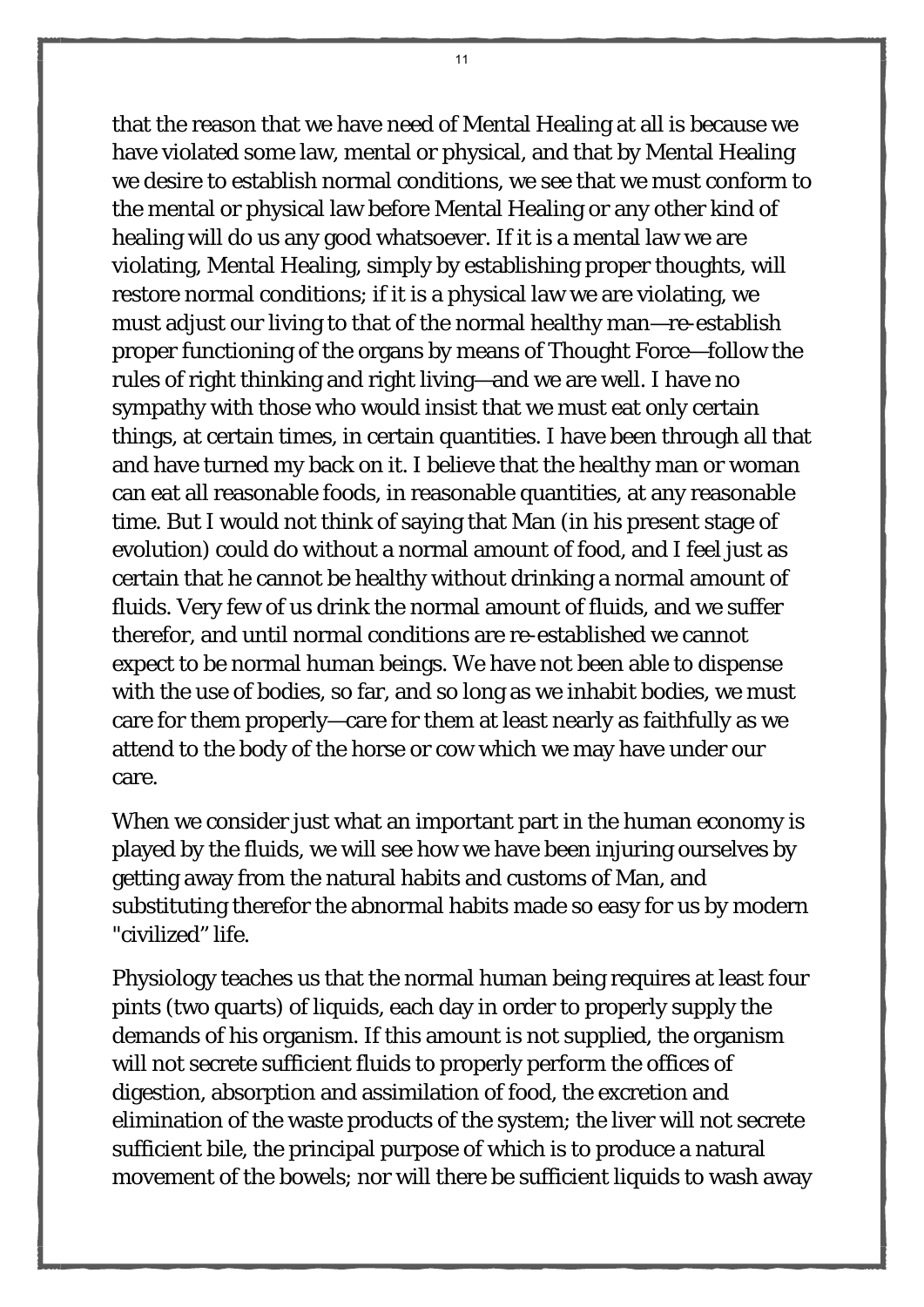the debris through the kidneys and bladder. The result is impaired functioning of one or more organs of the body and the entire system is affected. Nearly eighty-five percent of the human body is water, and if sufficient fluids are not introduced into the system, one becomes more or less like a dried apple. In no way does outraged Nature show the result of insufficient fluids quicker than by the symptom called Constipation, and in no way does she show quicker results of a sane habit regarding fluids than by the restoring of normal movements of the bowels. Next to air, water is the thing which most strenuously demands, and, not getting, most vigorously shows its displeasure.

The third cause of Constipation, neglect of Nature's calls, like every other violation of Nature's laws, brings about abnormal results. We are all more or less governed by habits which we have contracted, good or bad. Our modern life takes us away from Nature, and we suffer in consequence. The sub-conscious manifestation of the Mind, which controls the workings of our vital mechanism, teaches us to do certain necessary things, and when we refuse to listen to its voice we must pay the penalty. In the hurry and bustle of everyday life, we neglect Nature's calls to relieve our system of the waste products, and gradually a new and abnormal habit manifests itself. Nature ceases to send its calls, because we have refused to pay attention to them, and after a bit she gets disgusted and allows us to run things our own way, and we having so many things to attend to, frequently neglect the new duty imposed upon us, and irregular habits result. When you do not heed Nature's calls, the fluid part of the waste matter is reabsorbed by the system, and hardened stools are the results. In addition to this, deferred movements, long continued, result in your establishing a new and injurious habit of the sphincter-ani muscle, and instead of a natural tendency to relax at proper times it acquires a habit of unnatural contraction which interferes with Nature's processes. To many of you this will possibly seem unpleasant reading. You have been thinking beautiful thoughts, acquiring esthetic tastes, and refusing so far as is possible to even admit the existence of certain of Nature's manifestations. You are making a great mistake. Nature in all its manifestations is wonderful and beautiful, and to see nothing but impurity and filth in any of God's works, indicates a corresponding impurity in your mind. To the pure all things are pure, and to the man or woman of the broad, natural, cosmic mind, the entire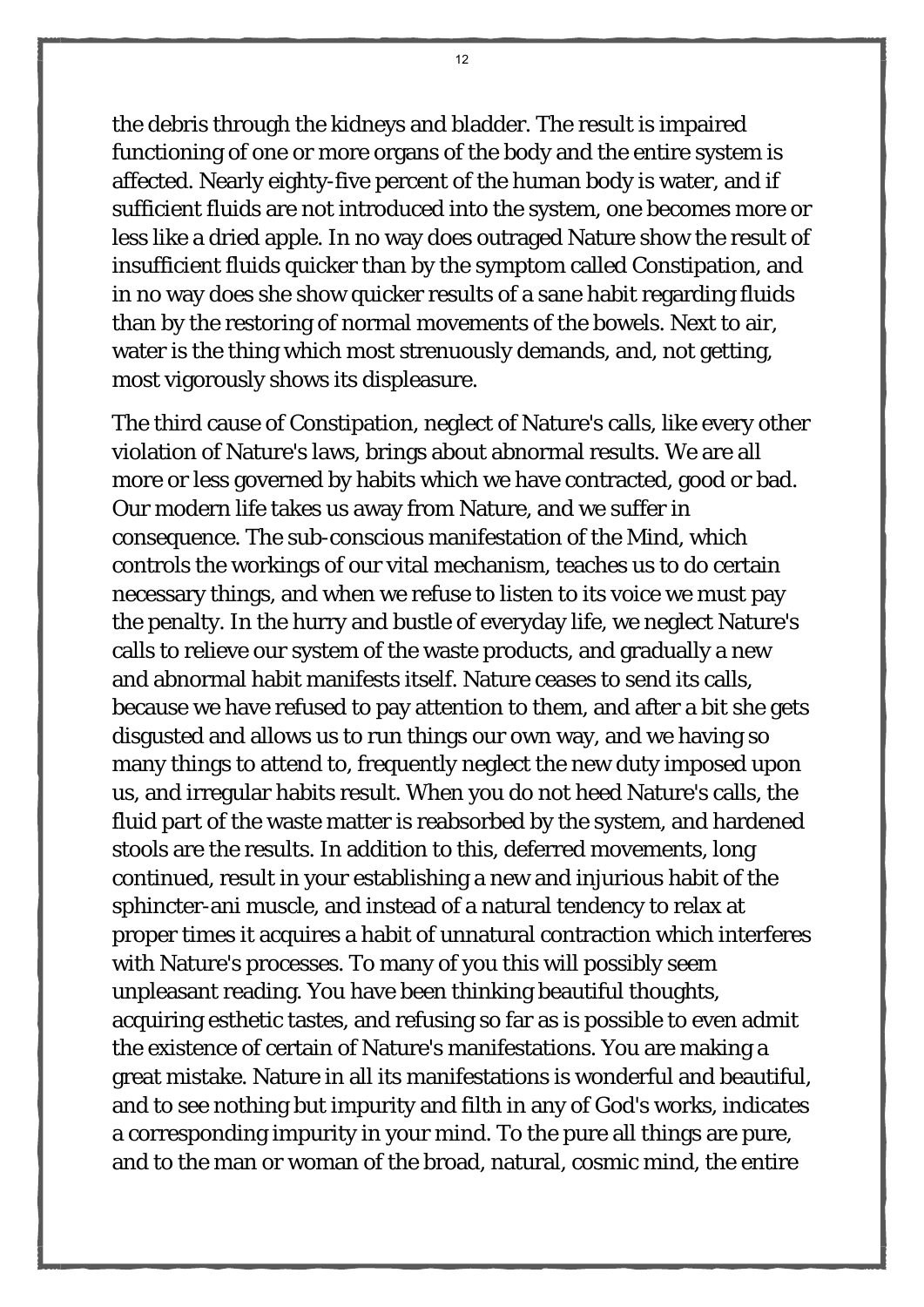body is pure and beautiful and free from shame. I have known people who had soared so high (?) that they could not even think of certain of Nature's functions without a shudder. That such people should have the Truth forced upon them by means of physical inharmony, is not strange. If you are in this class, you need to change your mental attitude.

In the following treatment for Constipation, you should bear the above remarks in mind.

Self-Treatment for Constipation.

Give yourself the general treatment for Equalizing the Circulation, as stated in previous lessons, thus producing physical harmony in every part of the body. Then pass the hands over the bowels, "with a firm but soft, caressing motion, sending at the same time a current of Thought. Force from the brain to the parts. At the same time repeat the following auto-suggestions, or words conveying the same meaning: "I am sending a current of Thought Force to my bowels, thereby strengthening and nourishing them, making them stronger and able to do their work properly as Nature intended. They are strong, *strong,* STRONG, and able to do the work. They *can* do their work, and they WILL do it. I am taking sufficient fluids each day to supply Nature with what she needs for the bowels. I am giving Nature that which she needs, and she will do the work properly. I am taking these fluids each day for a purpose, and I am getting the results, and my bowels will move, freely, naturally and easily each day. The contracted sphincter muscle will begin to relax, *relax,* RELAX, and again become natural. I will have a natural movement of the bowels every morning at — o'clock (naming a convenient hour) and I have made an engagement with them at that hour which I will surely keep. At  $-$  o'clock; at  $-$  o'clock; at  $-$  o'clock, the result will be attained. I am strong and well, and Nature is working out perfect results. I open myself to Nature's calls and processes."

You will find that in a short time, you will have established a new habit, and that Nature will again take the reins. You must be sure to keep the engagement with yourself every morning, whether you feel any inclination or not. You must increase your fluids gradually until you drink at least four pints of fluids in twenty-four hours. (This includes fluids of all kinds, soup counting as well as water.) You will find it a great aid to you if you will take a little water at a time, sipping it slowly, instead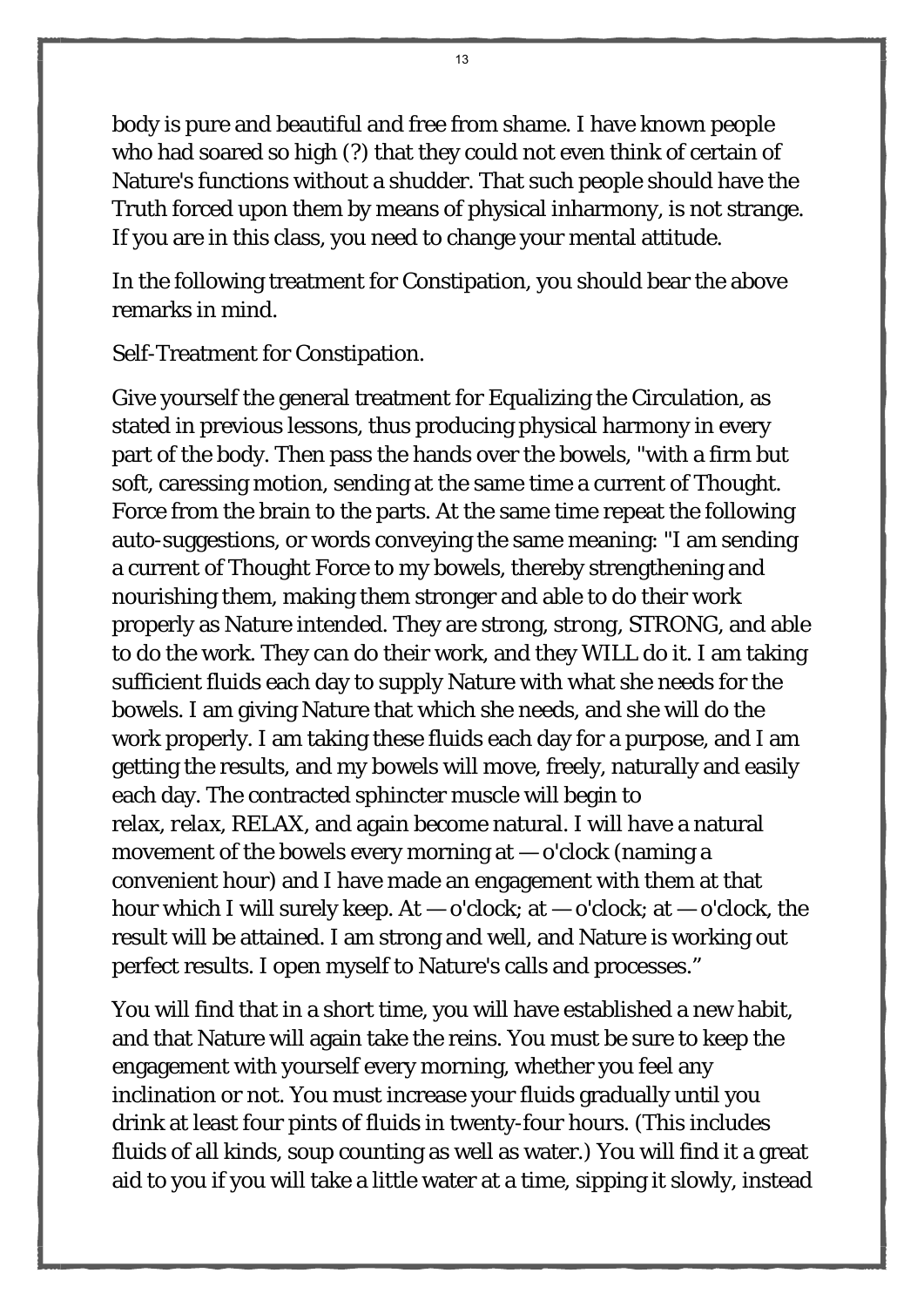of drinking large quantities at once. When you sip the water, say to yourself: "I am taking this fluid for the purpose of aiding Nature in moving my bowels]."

In addition to the above, it will be well for you to treat yourself in the region of the sphincter-ani muscle, at night after retiring, and in the morning before dressing, passing the hands gently around that part, and saying to yourself, as if speaking to the part in question: "Relax, *relax,* RELAX." Say this over and over again, and the thought will take form in action, and the contracted condition will be relieved.

This may seem very simple to you, but thousands of people have been cured by this treatment, without a drop of medicine, and after they had expended much money on drugs without any permanent result. And mind you, when you cure yourself by this method, you will *stay cured,* so long as you follow the system of right living and right thinking advocated in these lessons.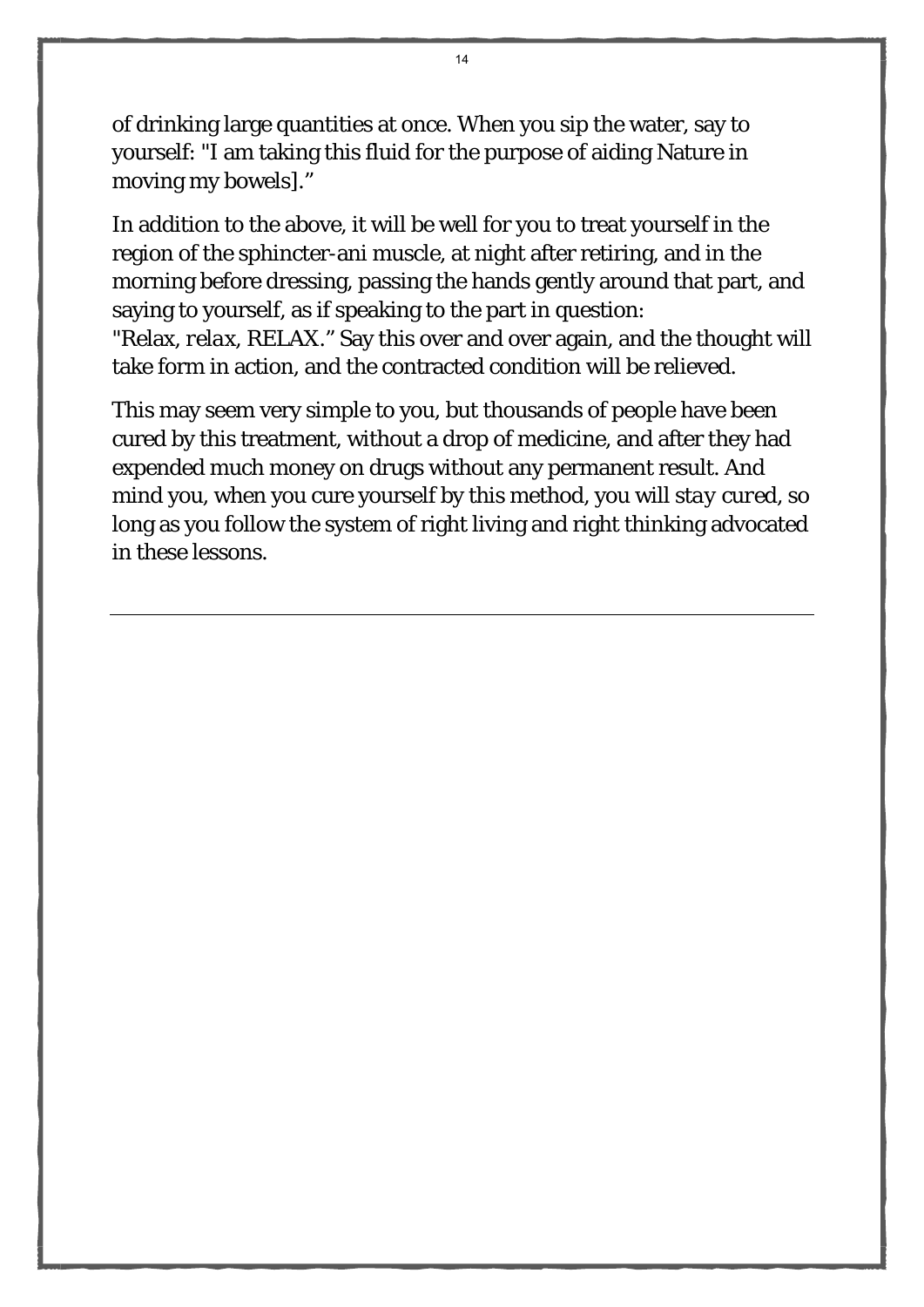#### <span id="page-18-0"></span>**LESSON FOUR. THE SPECIAL PHYSICAL WEAKNESSES OF WOMEN**

I think that any woman who is enjoying general health, and who is observing all the requirements of the healthy woman, will not likely be troubled with special weaknesses. And I believe that if a woman suffering from Female Weakness will start to work to build up her general health by Right Thinking and Right Living, she will find that she will soon get rid of her special weakness.

I explained to you in Lesson First that the Mind builds up the system by sending increased nerve-currents to the affected parts, thus stimulating the circulation and restoring lost functioning powers. This work is performed by the sub-conscious mental powers working principally through the great nerve centers and the sympathetic nervous system. I called your attention to the fact that the blood was the great healing medium—that the Mind builds up bodies by means of the blood, which flowing through the arteries carries liquid flesh and nourishment to every organ and every part of the body. building, repairing, replenishing, restoring, replacing and nourishing, and, on its return passage to the heart carrying with it the broken down tissue, waste products of the system, and other waste, scraps, discarded material and garbage of the system; that no part of the body—no organ—can be healthy and do its work properly unless it be properly nourished, and the only way it can be nourished is by the blood; that consequently, if the blood supply is deficient, or the circulation affected, there is imperfect nourishment and a lack of health—Disease; that nature keeps the circulation normal by means of the nerve current sent out from the great Dynamo—the brain; and that the circulation is influenced and directed by the nerve current while the nerves carrying this current, and the brain which generates and sends out this current, are both dependent upon this blood supply for their own nourishment.

Now, in the case of a patient suffering from Female Troubles, it will usually be found that she has allowed herself to run down in health—has neglected the rules of right thinking or right living (usually both, for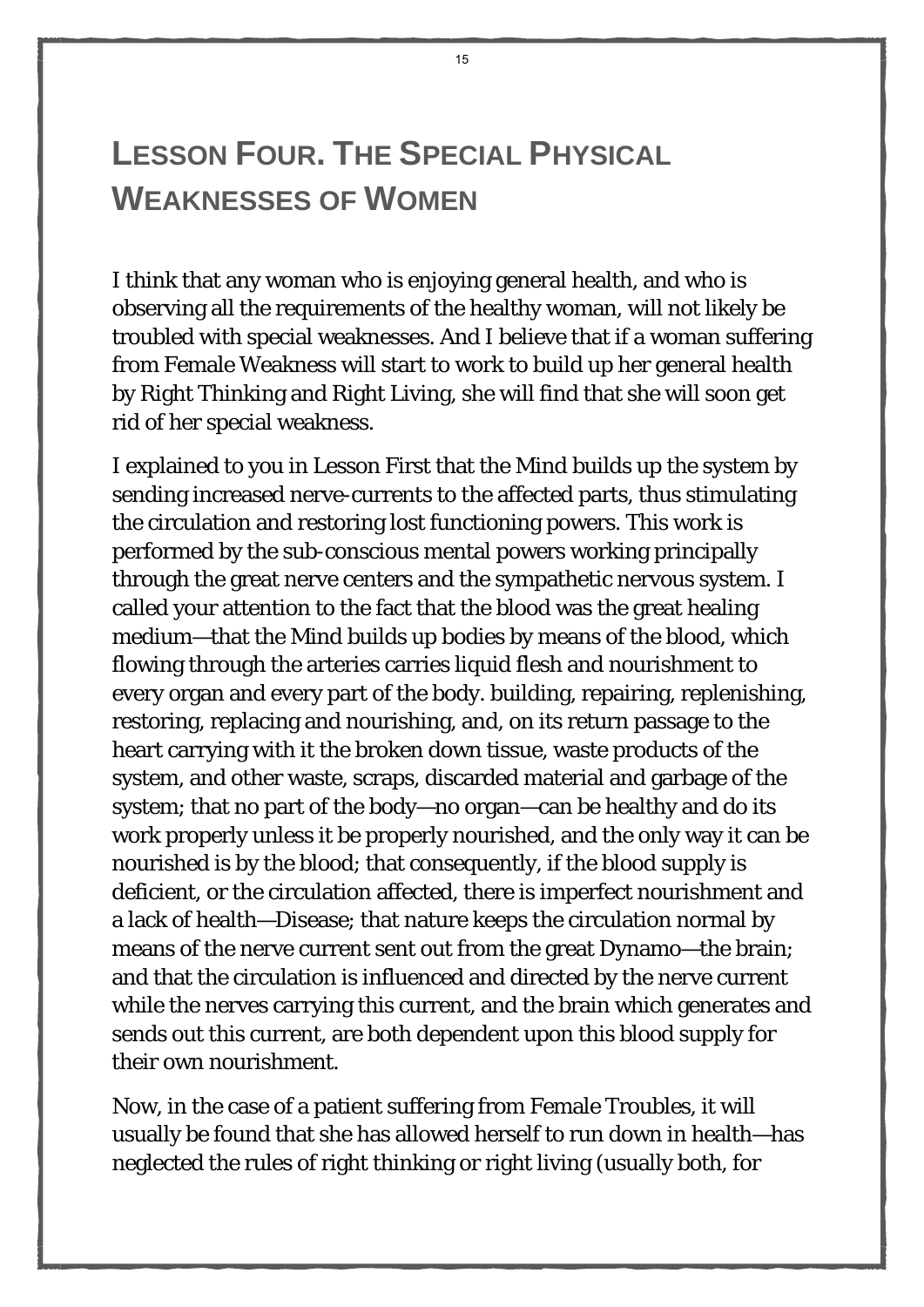right thinking generally causes right living), and is suffering from a number of other troubles outside of the complaint for which she seeks treatment. She did not have these troubles when she was in a good state of general health, and she thinks that the rundown state of the system is due to the special complaint, instead of the reverse. Restore the tone of the system—build up the general health—and you will find that the special trouble has disappeared.

Now how is the general health to be built up? Simply by increasing the nutrition. And how are we to build up the nutrition? Simply by increasing the functioning powers of the main organs of nutrition, or rather by restoring to them their lost powers of functioning. And how are we to restore these lost powers of functioning—how are we to give the organs the strength to digest and assimilate the food that we eat? Simply by following the directions I have given you in the previous lesson touching upon the treatment of Stomach Troubles. Get the main organs of nutrition functioning properly, and you will notice a rapid improvement in general health. And when the improved condition of general health is secured, the Female Complaint will be found to have disappeared or to be rapidly disappearing.

When a woman is able to eat as does the healthy woman; drink as does the healthy woman; get the nourishment needed by the healthy woman; live as does the healthy woman; think as does the healthy woman; she need not fear any form of Female Trouble. She will be the HEALTHY WOMAN in every way.

Self-Treatment for Female Troubles.

In cases of painful menstruation I know of no better treatment, than a combination of the Stomach Treatment and the increase of fluids as recommended in the treatment for Constipation. In fact, most persons suffering from this trouble also suffer from Constipation. The same causes manifest in two different ways. Increase the nutrition and drink the proper amount of fluids, in addition to giving the treatments for equalizing the circulation and a similar treatment in the affected region and you will get wonderful results.

In cases of displacements, wonderful results may be obtained from the treatment for equalizing the circulation, coupled with a similar local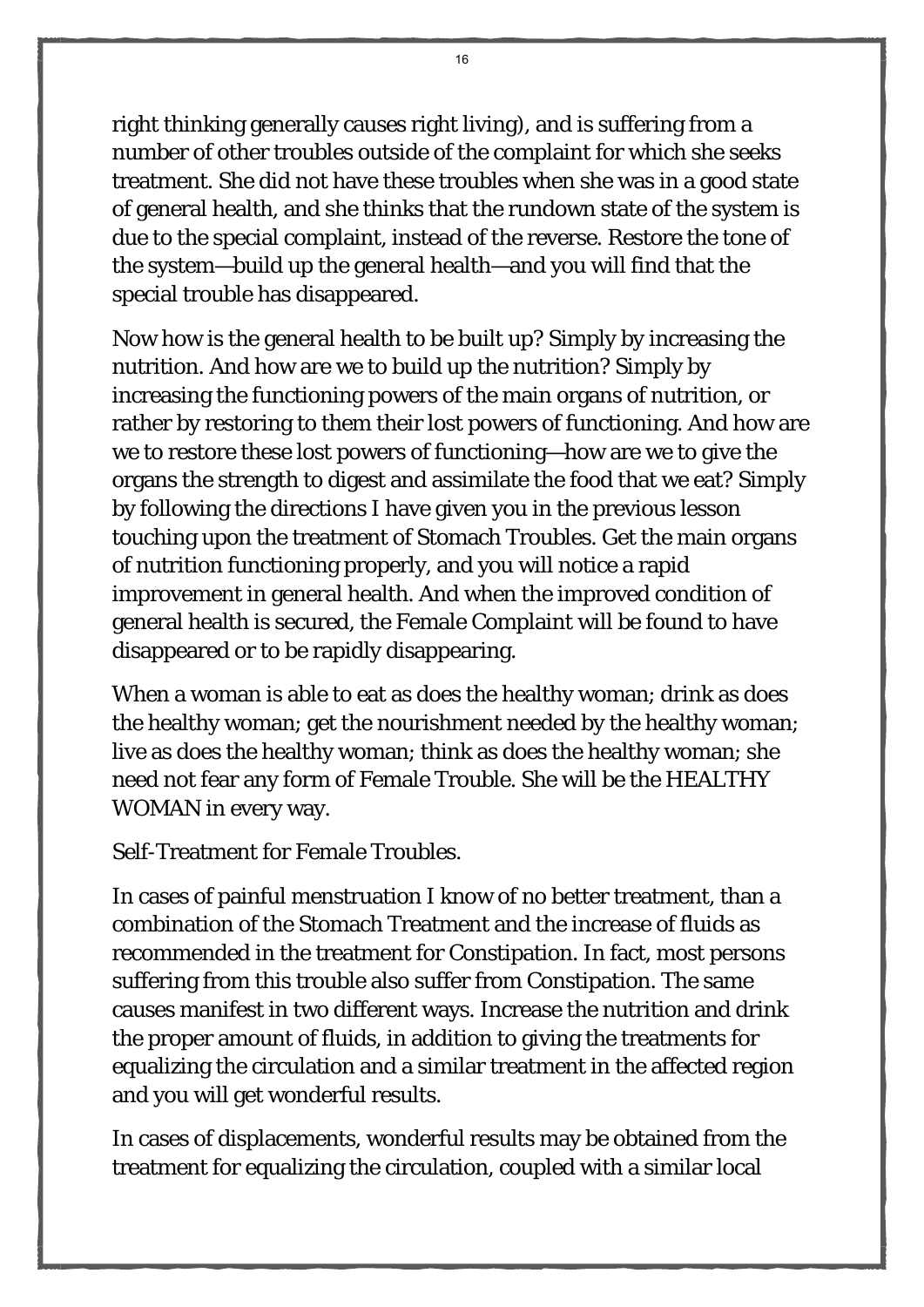treatment, and at the same time building up the nutrition by treatment directed to the main organs of nutrition as given in previous lessons.

In cases of delayed or irregular menstruation the same course of treatment produces wonderful results. The patient is usually suffering from some other trouble showing imperfect nutrition and elimination. Stimulate the nutrition; increase the fluids in order to enable the organs of elimination to function properly; give the general and local treatments in order to equalize the circulation and to lend a stimulation nerve current to the affected parts.

Irregular menstruation is amenable to auto-suggestive treatment by the patient. Let the patient fix her mind upon the day upon which menstruation should occur—beginning about three weeks ahead of time—and each day think about the time, making the affirmation or auto-suggestion that at the stated time menstruation will occur. Let her keep a calendar in her room and mark off day by day as it passes, keeping the attention fastened upon the stated regular time. This exercise will often bring about the desired result upon the exact date, although in some obstinate cases it may be a month or two before the regular habit is established.

The treatment has been thoroughly explained in the above article, but that you may fasten it upon your mind, I will sum it up briefly.

- (1) Give treatment for Equalizing the Circulation.
- (2) Give Stomach treatment, in order to stimulate the nutrition.
- (3) Give Constipation treatment, not omitting the fluids.

(4) Give special Thought Force treatment in the region of the affected parts, following the general directions given for special treatments of other parts of the body, giving the proper autosuggestions or affirmations. This last treatment will stimulate the weakened organs and make them strong and able to function properly.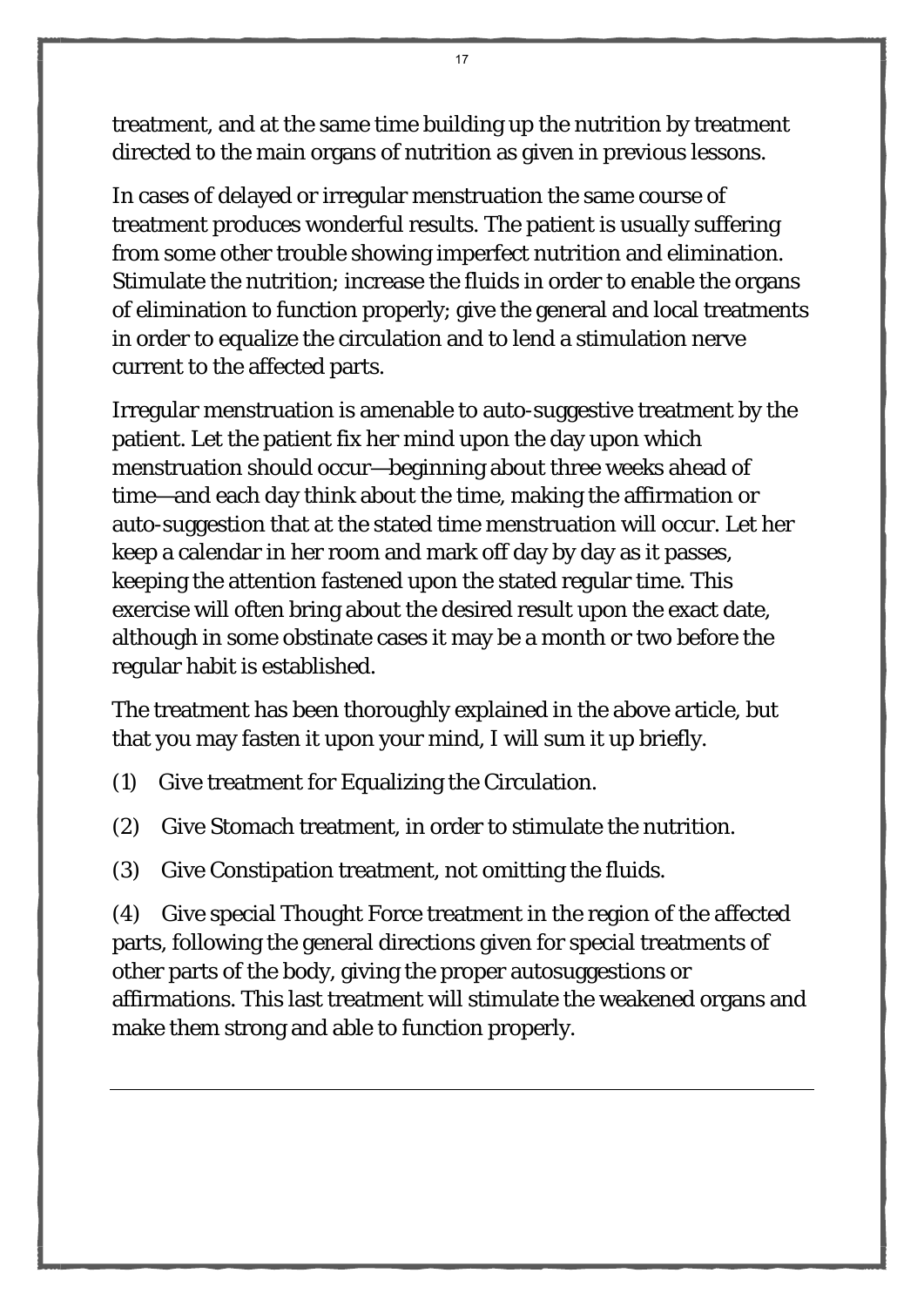#### <span id="page-21-0"></span>**LESSON FIVE. NERVOUSNESS—THE AMERICAN DISEASE**

When we look about us, we see scores of people suffering from an abnormal condition of the nervous system. This has been called the "American Disease," because it is apparently more prevalent here than in other lands, although it is found wherever people worry. Worry and Fear are at the base of Nervousness, and when these two monsters are driven forth the patient makes rapid recovery. The trouble is that the patient suffering from Nervousness is generally in such a weakened condition that it is hard for him to make use of the forces within him which will enable him to get rid of the sources of his trouble. But it *can* be done.

The first thing to be done by the patient suffering from this complaint is to start to work to cultivate thoughts of Hope, Confidence, Courage, and Strength. The only practical and effective way to get rid of negative thoughts is to grow other ones—positive ones—in their place. The positive thoughts, if kept well watered and sunned, will grow rapidly and will invariably crowd out the foul negative weeds of the mind which have been causing all the trouble. It is hard work to tear out these negative thoughts, and the best way is to crowd them out by the pressure of the growing, positive, bright plants of Hope and Courage. Start to work today to grow these positive plants, and see that they receive constant attention.

The constant use of the proper Auto-suggestions or Affirmations will grow within one's mind the strongest and hardiest kind of positive thoughts. And as these positive thoughts grow and wax strong, the negative thoughts will gradually die away. Just as does the light drive away the darkness, so will the strong, vigorous products of the mind crowd out and stifle the miserable mental growths—Fear and Worry. And when Fear and Worry have been crowded out, all the rest of the weeds will die. Hate, Anger. Jealousy, Malice, Envy, Covetousness, will disappear, and the mental garden will blossom in the luxuriance of beauty, joy and strength.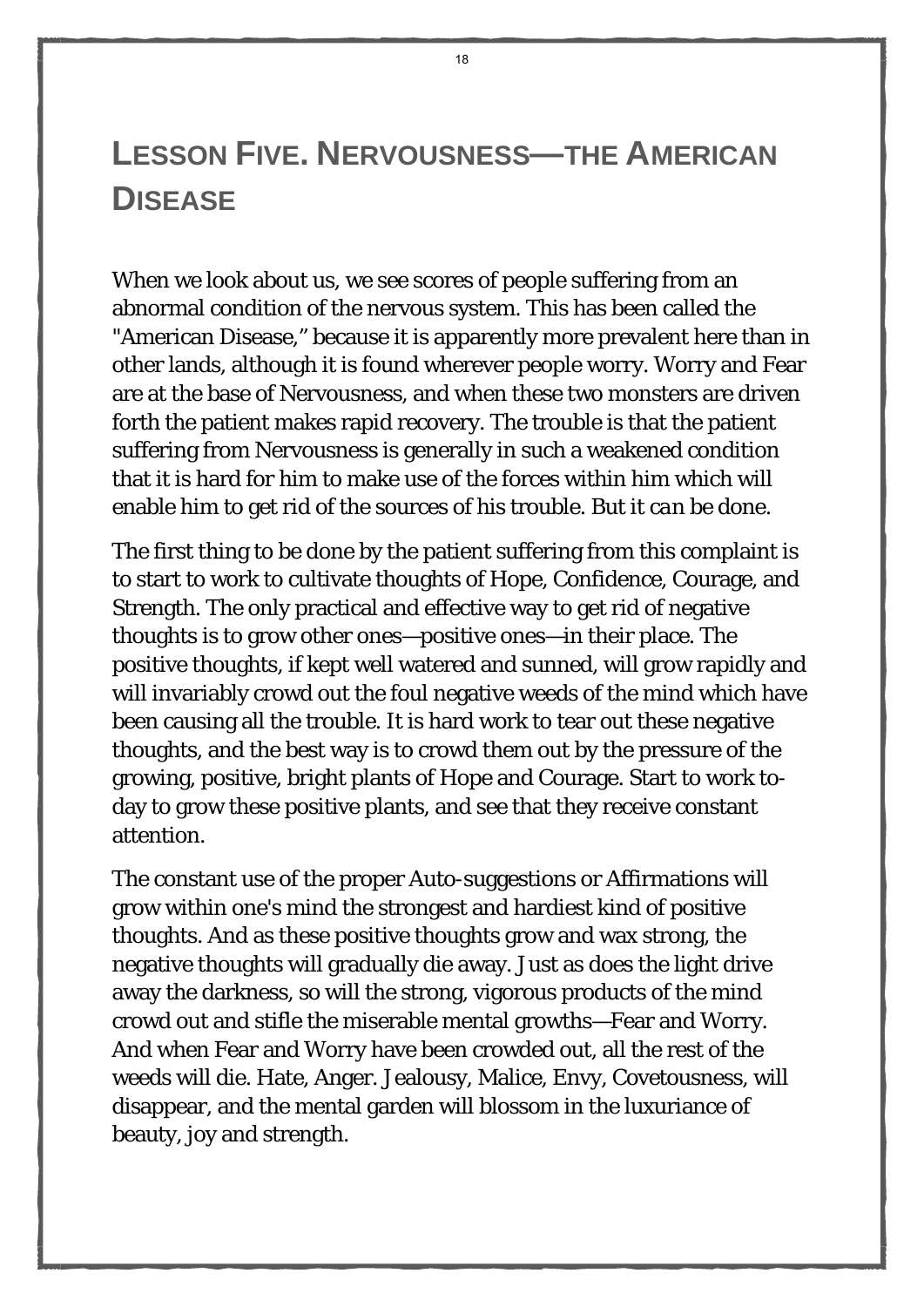It will be found that the general system has run down by reason of the negative thoughts which have been held. The digestion is affected, the circulation impaired, the brain insufficiently nourished, and the nervous system itself suffering from imperfect nutrition and impaired blood supply. When you get to work in earnest, all these things will begin to improve. The digestion will improve, thus enabling you to get sufficient nourishment; when you get sufficient nourishment, the blood supply will be increased and will improve in quantity and quality; when the blood supply is improved, the brain will be better nourished and will be enabled to send stronger thought impulses to the organs and parts, and the bodily health will improve; and when the nervous system is better nourished, by means of the improved blood supply, it will do much better work, and the old troubles will disappear. Start the machinery going properly, and the improvement is noted in all directions.

Self-Treatment for Nervousness, Insomnia, Etc.

In treating yourself for Nervousness, first attend to the character of your thoughts, and get rid of Fear and Worry in the manner suggested above, and following the Auto-suggestion given later on in this article; then start to work and give yourself General Treatment for Equalizing the Circulation, following the instructions given in previous articles of this series. There is no better treatment for nervousness than this treatment for equalizing the circulation, for by this treatment every part of the body is nourished and strengthened, the nerves are soothed and quieted, and a general feeling of rest and quiet and happiness is experienced immediately. Many persons have cured themselves of Insomnia and Sleeplessness by this method of treatment, and others have been able to quiet down extreme nervousness in themselves, and others, by this treatment alone. The very simplicity of the treatment prevents many from appreciating and realizing its value. It is the result of years of thought and investigation of this subject, and is presented in such a simple form that a mere child could use it. The "proof of the pudding is in the eating," so try it for yourself, and then you will know more about it. I know of no better general treatment for relieving a condition of nervousness than my treatment for equalizing the circulation. Of course, one must remove the cause in order to "stay cured," but while you are curing yourself, you may as well get as much relief as possible, and each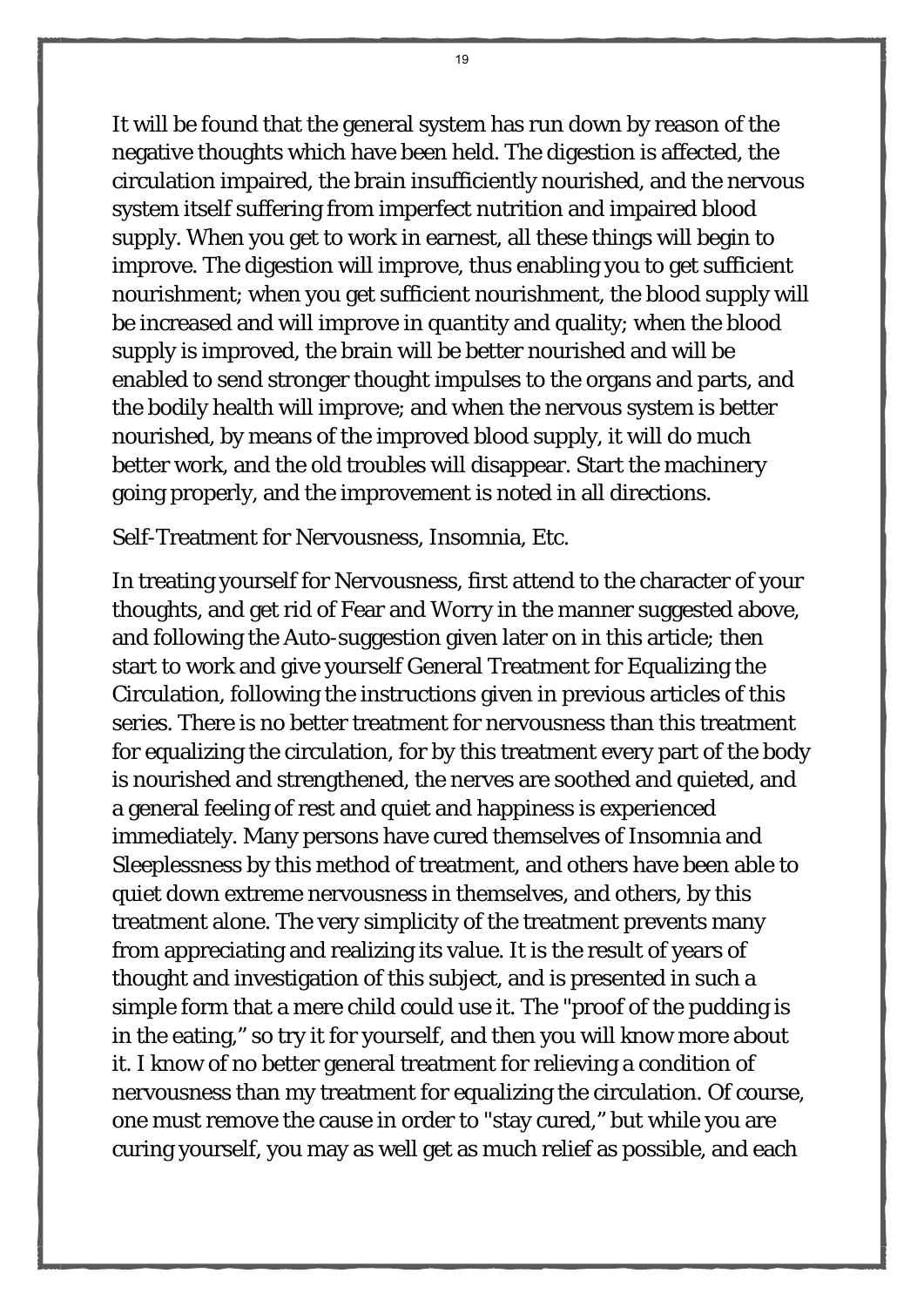time you gain relief it gives you the power of storing up strength whereby you can get rid of the cause.

The following is a valuable Auto-Suggestion, or Affirmation to use in treating oneself for Nervousness.

"I am holding the thought of Peace, Harmony and Rest. I am quiet all over, from head to feet, and my nerve force is being distributed evenly and properly all over my body. I feel *strong,* strong, STRONG. My nerves are strong, and are growing stronger each day. I Fear nothing; I Worry about nothing. I see my way clear and I intend to follow it. I see my goal—HEALTH— and I am moving straight toward it. I feel Well, Strong, Energetic, Vigorous, full of Life, Health and Strength. I feel Bright, Cheerful and Happy, and I intend to hold to this feeling. Bright, Cheerful and Happy, Strong and Well. Bright, Cheerful and Happy, Strong and Well."

Repeat these words over and over again, as often as possible. The mere reading of them will make you feel much better. You will be surprised to feel how they affect you at once— immediately. These words will help you from the start, and will also assist you in growing the strong, healthy, positive, helpful thoughts that you desire. Try it, and see for yourself.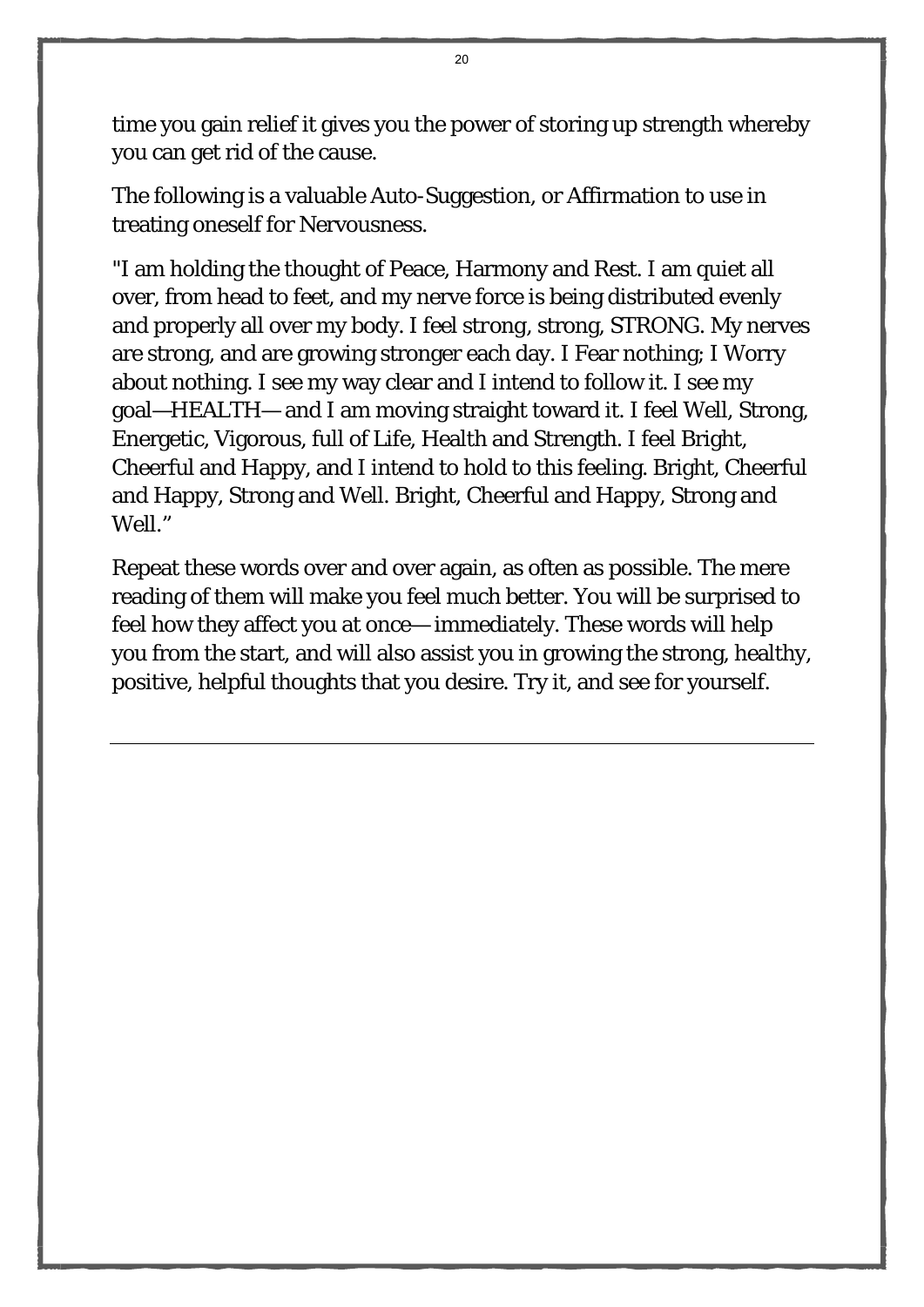#### <span id="page-24-0"></span>**LESSON SIX. METHODS OF SELF-HEALING**

In the self-treatments it should be remembered that the patient should start out with the fixed idea of the condition that he or she wishes to bring about. If the stomach is weak, think about a strong stomach. Think about it many times a day, as *strong,* strong, STRONG. Do not let a thought of a weak stomach enter your mind, but keep on picturing to yourself your stomach as being strong*—very strong*—able to take care of the food you are taking to nourish you; able to digest and assimilate the food, and to convert it into material which will enter the circulation as rich, red, strong, nourishing blood, which will be carried to all parts of the system, building up all organs and parts, and making you strong and well all over from head to foot. Think of the stomach as STRONG, I say, and permit yourself to think of it in no other way. In giving the treatments as directed in the previous lessons, carry this idea of *strength* in your mind, and fairly drive the thought "STRONG" right into the stomach. You will be able to almost feel it enter, and a warm stimulating sensation will be apparent.

And as with the stomach, so is it with every other part of the body. You must picture to yourself the conditions you wish to bring about, and you will find that the organs and parts of the body will gradually develop to the condition pictured in the mind. See your body as you wish it to become, not as it has been. See a perfect condition, not an imperfect one. There is no mystery or magic about this form of treatment. It is not the mere denial of the trouble that brings about the cure, it is the response of the body to the mental picture formed by you. Thought takes form in action, and the body responds to the thoughts. The mental attitude it reflected in the bodily manifestations. It is very simple when once you have the key.

I have endeavored to make these articles plain, simple and practical, and some of you may perhaps think that they are too simple to be good, and would prefer that I give some high-flown theories and mystic formulas to be repeated, whereby the disease may be driven away. But I see no need of surrounding the subject with any unnecessary mystery, or of attaching virtue to any particular words. Words avail nothing unless the thought is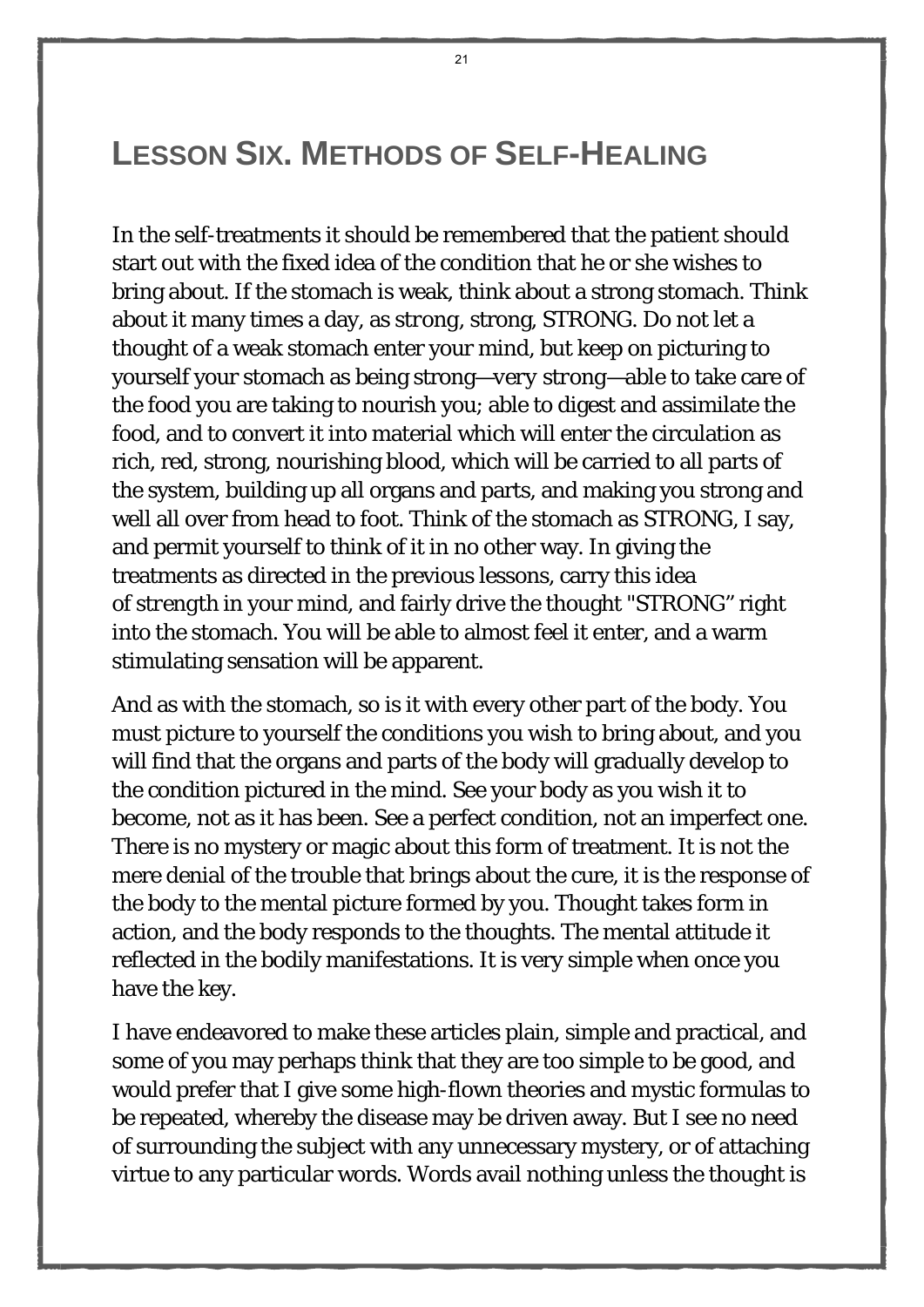behind them. Words are only the vehicle of the thought, and the man or woman who expects to derive benefit from the mere parrot-like repetition of certain sentences or affirmations, without putting the thought back of them, will be sorely disappointed.

I do not care whether you use my auto-suggestions or those of some one else, providing you put the thought-force back of them. The other person's will do just as well as mine, so if you prefer the other man's style, by all means use it. If you prefer affirmations which have a high sound and appeal more to the emotional side of your nature, by all means use them—they will do you more good than mine if you feel that way. But be sure to put the force of your thought behind the affirmations, or they will fall flat and without effect. It wearies me somewhat when I look about me and see the contentions of the different schools of New Thought healing, each claiming that *their* methods or theories are the only perfect ones. Why, bless your hearts, they are all getting good results, and some are suiting certain persons better than others, but they are all using the same force and merely calling it into play in a different manner. Every healer has his own favorite way of giving mental treatments, and every person has some way which suits him better, but that is no reason why any of us should assume that we have the whole thing, and that the other fellow is necessarily wrong because his methods differ from ours. Let us cease taking this childish position, and display a little more breadth.

Personally, I prefer the simpler plan—the plan which seems to be the more practical and common-sense, and as little weighted down with theory as possible. I have tried this plan, in fact it has been evolved through trying and experimenting, but that is not saying that it is the only plan worth considering. Try any plan which appeals to you, and the one that you like best will be the one that will do you the most good, whether that plan be mine or the other fellow's. But don't attribute your cure to the pet theory of anyone. These cures are worked not by reason of any pet theory, but in *spite* of the pet theory of the person giving the treatment. The force is available to anyone who wishes to use it, either in the treatment of others or in the treatment of one's self, and there is no sense in paying out large sums of money to acquire the "secret." There is no "secret" about it. It is one of Nature's laws, and is open to anyone who wishes to use it, just as is any other of Nature's laws and forces. No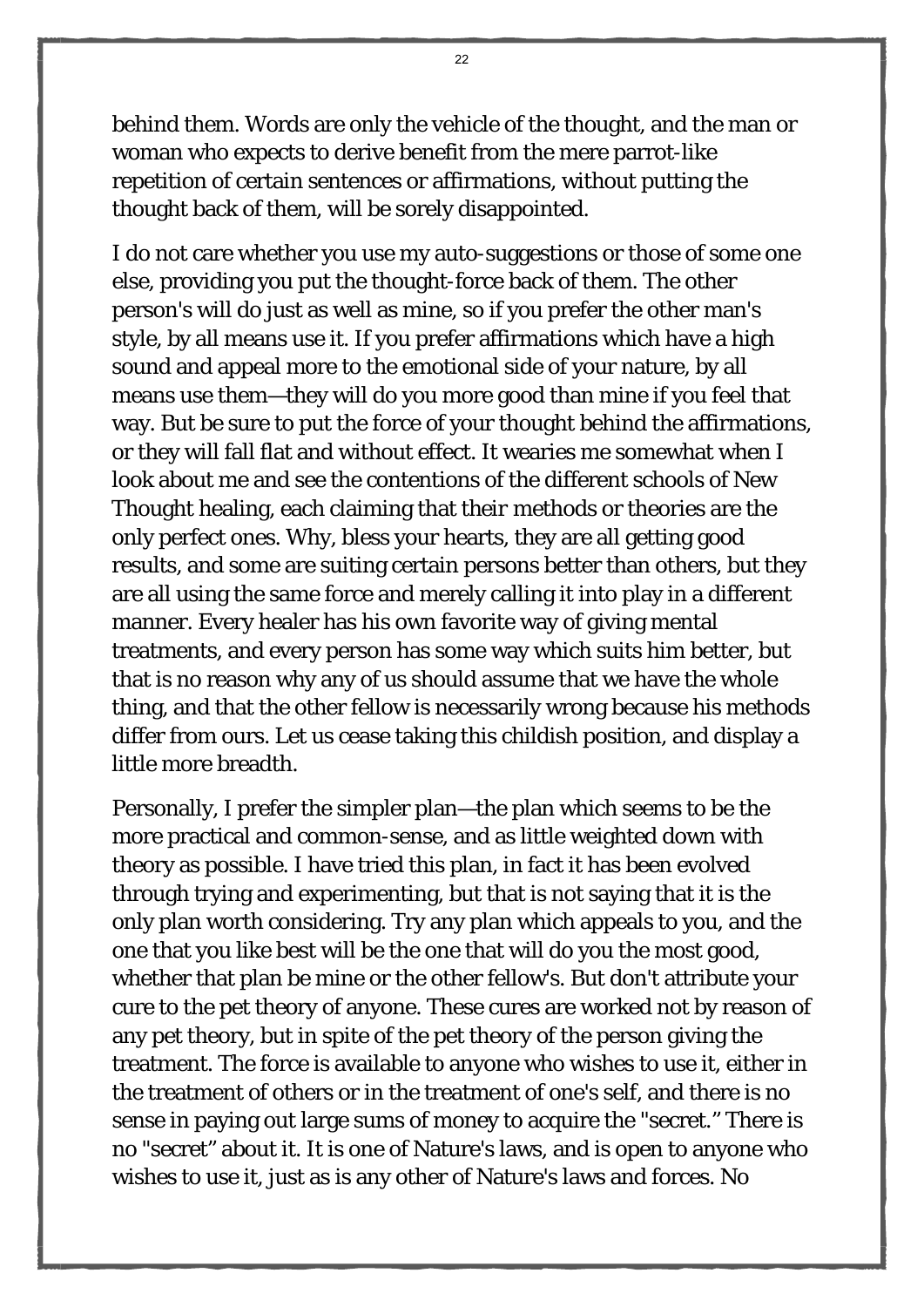healer or teacher has any monopoly of healing. You can do it as well as anyone else, if you have confidence and perseverance. Of course, practice makes perfect in healing as in anything else, and then again some persons have more confidence and will take hold of the work from the start, while others have to gain confidence by slow stages. Confidence seems a prerequisite to good healing work. The power and force is there, but a confident frame of mind seems to be necessary to cause it to flow. I have seen people who have suddenly realized that they could perform cures—who had acquired confidence in themselves all of a sudden—go out and perform wonderful cures from the very start. At the same time, I have seen others develop gradually but slowly into healing powers. But in the latter case, it is not a growth of power, as they supposed, but a growth of confidence in themselves. The healing force is in direct proportion to the confidence of the operator. Of course, the cure depends much upon the mental attitude of the patient, as the real cure is effected through his own mind, the latent power being awakened and directed by the mind of the healer, and any resistance on the part of the patient, of course, retards the cure.

In these lessons I have given you a good, practical working plan of selftreatment, and the same method may be adopted by you in treating others, by simply giving them the same suggestions that you have used yourself as auto-suggestions. In treating yourself or others, you will find it of value to treat the diseased organ or part as if it possessed intelligence. Talk to it—think of it—as if it understood, and you will be surprised to see how quick the part will respond. Of course when you are commanding the part to function properly, you are sending to that part a strong thought-wave, both from your own mind and the mind of the patient, and the intensity of your thought will be manifested in like degree in the thought-wave reaching the part. It may seem somewhat ridiculous to you to talk to a weak stomach, or a rebellious liver, or a flighty heart, as if it could understand, but just try it and see how well it works. Talk right up to it, and tell it that you have grown tired of its misbehavior and that you are going to take it in hand and make it do better in the future. Tell it just what you want it to do, and that you expect it to begin at once. Don't fool about it, but get right down to business, and give it its instructions in a calm, masterful manner. You will find that that organ will start in to rebel at the first few words, but if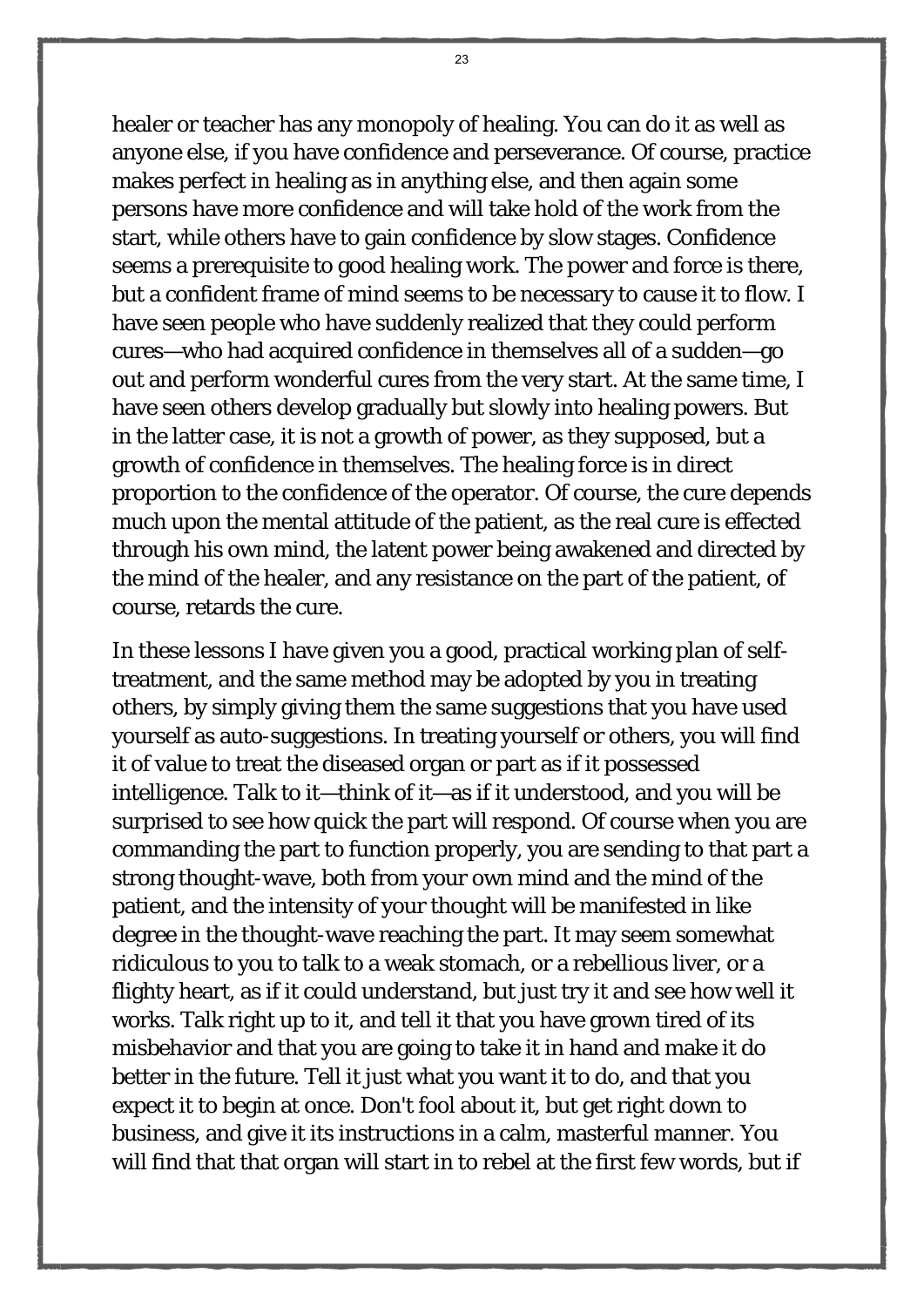you keep right at it, it will gradually come around to your way of thinking, and will do as you wish it to. Remember that your mind is positive to the organ, and will surely win when it comes to the point, so don't be afraid of the rebellious organ. Then when the organ begins to behave itself, talk to it kindly, and encourage it and it will appreciate it. If you have confidence in a corrected organ, it will have confidence in you and will obey your directions.

Now, all this seems very ridiculous to you, doesn't it? Well just try this method on yourself or on someone else, and see the result. Don't try it in a trifling, laughing manner, but get right down to business if you wish results. There are good psychological and physiological reasons back of it, and it is merely calling into operation certain great laws in a plain everyday way. I know just what I am talking about, and you can demonstrate the thing for yourself, if you wish.